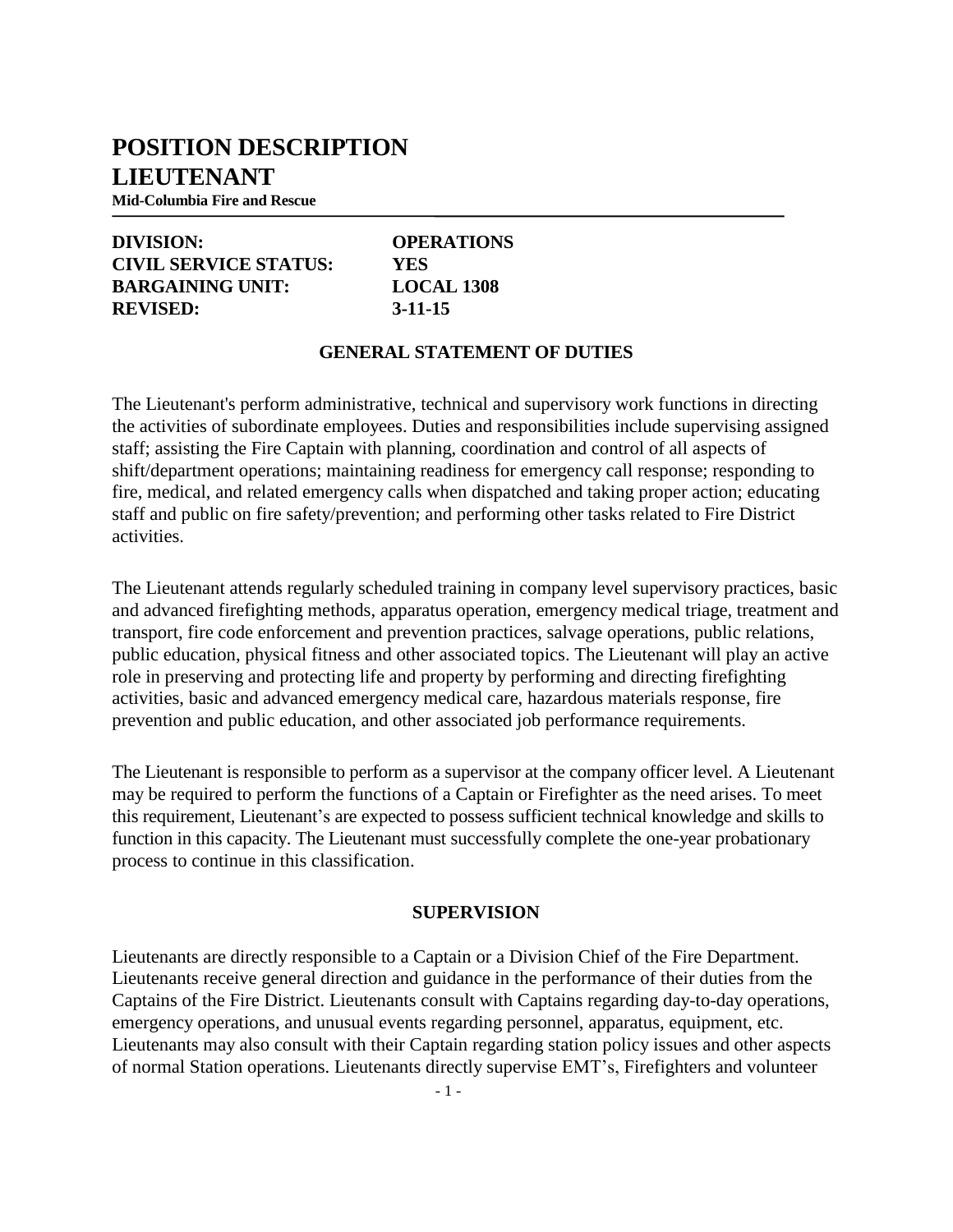personnel. In the absence of the Captain, the Lieutenant shall consult with a Division Chief regarding Fire District matters.

#### **INTERPERSONAL RELATIONSHIPS**

Lieutenant's interact with Fire District staff (e.g. subordinates, peers, supervisors, etc.) and representatives of other agencies (e.g., police, members of other fire departments, public works, etc.). Lieutenant's also interact with citizens and the general public (e.g., home owners, business owners, motorists, etc.) on a regular basis, and conduct activities related to the Fire District's mission statement. These interactions occur during routine day-to-day operations, emergency operations, training classes and exercises, inspections, and educational or informational presentations.

#### **JOB PERFORMANCE COMPLEXITY**

A Lieutenant's job involves very complex emergency scene tasks and social interactions, which must be accomplished correctly without taking the time to reference procedures and policies, or to repeat tasks once they have been accomplished. Errors could lead to life safety hazards, property loss, or customer complaints.

#### **TYPICAL WORKING CONDITIONS**

The work environment characteristics described here are representative of those an employee encounters while performing the essential functions of this job. Reasonable accommodations may be made to enable individuals with disabilities to perform the essential functions.

Lieutenant's live and work in a fire station assigned to a duty shift. This work environment includes many of the same amenities of a home, including kitchens, showers, bed, etc. In this environment, Lieutenant's will perform routine day-to-day activities, such as maintaining equipment and apparatus, meeting with supervisors and co-workers, planning and scheduling work, etc.

Lieutenants perform routine day -to-day activities, such as training subordinates, meeting with supervisors, and planning and scheduling work. Outside of the fire station, Lieutenant's perform essential job functions in all weather, noisy conditions, and under extreme emergency conditions such as fires, hazardous materials, auto accidents, etc. The Lieutenant is exposed to sirens and hazards associated with fighting fires and rendering emergency medical assistance, including infectious substances, smoke noxious odors, fumes, chemicals, liquid chemicals, solvents, and oils. The Lieutenant occasionally works near moving mechanical parts and in high, precarious places and is occasionally exposed to wet and/or humid conditions, fumes or airborne particles, toxic or caustic chemicals, radiation, risk of electrical shock, and vibration.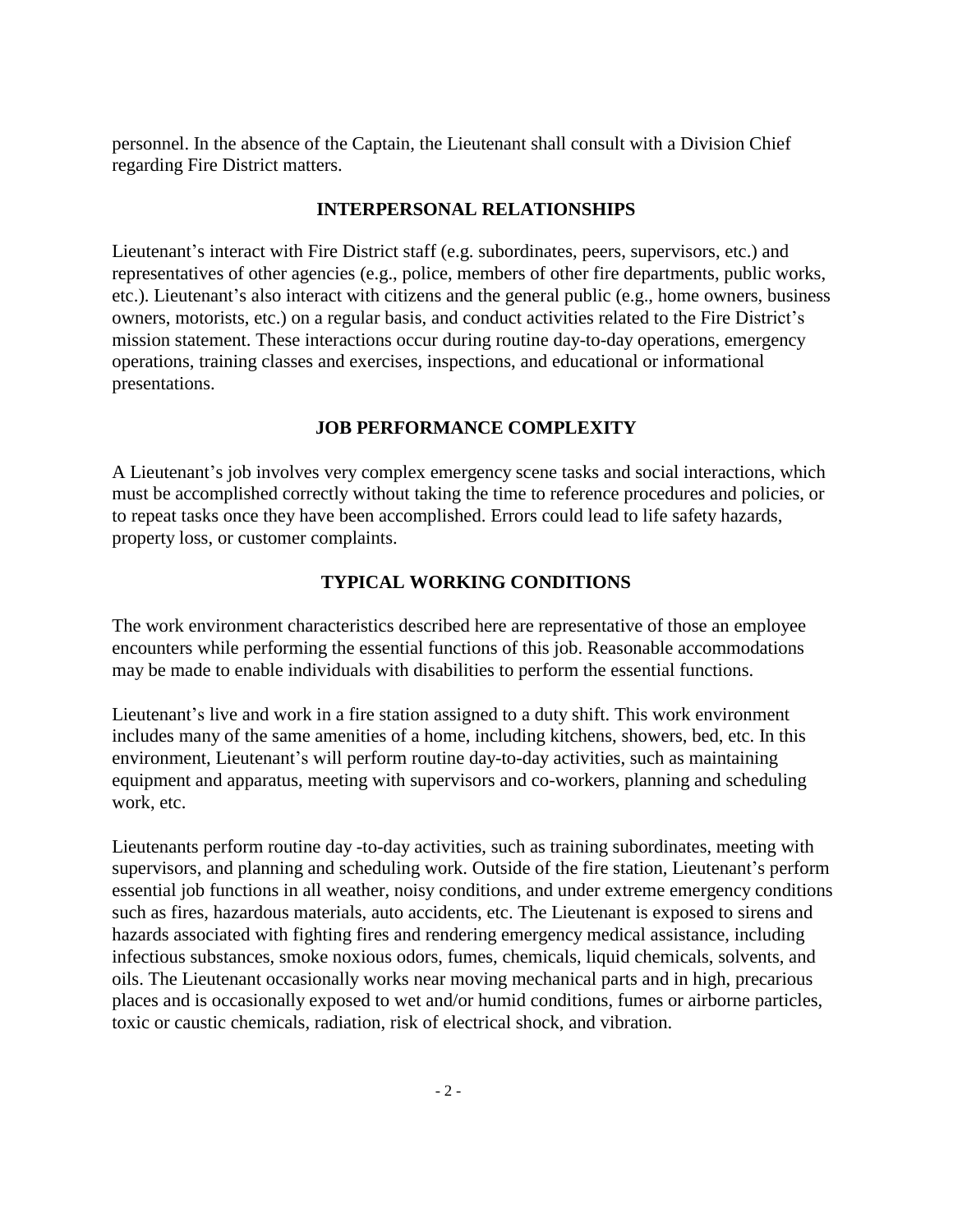# **PRIMARY DUTIES AND ESSENTIAL FUNCTIONS**

*The following is a representative list of dimensions and tasks and may not include all functions:*

#### **Respond to Alarms**

- Ensure that personnel are properly equipped and safely on apparatus before responding to an alarm
- Ensure that the apparatus is driven safely and that proper warning systems are used.
- Ensure that the route is safe and be aware of other responding units.
- Check maps to determine routes, building and water supply locations, etc.
- Ensure that apparatus is properly equipped before responding to an alarm.
- Ensure the appropriate location for spotting aerial or pumping apparatus, or other vehicles.
- Provide situation and status reports via the radio while approaching fire or emergency scene.
- Receive and interpret additional information from dispatcher.
- Size up potential fire or emergency situation while enroute.
- Evaluate the accuracy of alarm information.
- Put on turnout gear while receiving an incoming alarm.
- Select the best route to the alarm scene or evaluate/assist the engineer's selection.

#### **Conduct Initial Size-up at an Emergency Scene**

- Adapt strategies to changing conditions at an emergency scene.
- Analyze the situation to determine proper protective gear, equipment, and extinguishing agents.
- Assess effects of weather, wind, humidity, and other conditions on a fire.
- Evaluate hazards to occupants, personnel, exposed buildings, and property.
- Locate hydrants or other water sources, and determine the adequacy of water supplies.
- Locate the seat of fire and any fire extension in involved structures.
- Determine adequacy of initial response, and call for additional alarms or resources if necessary.
- Determine if electric and gas utilities need to be disconnected, and ensure that they are.
- Determine need for other agencies (e.g., police, ambulance, utility companies) and alert the dispatcher.
- Determine types of hazardous materials that might be present at incidents.
- Assess navigational problems, such as narrow alleys, at a fire or rescue scene and determine solutions.
- Report to the incident commander.
- Assume command as the first company officer on the scene.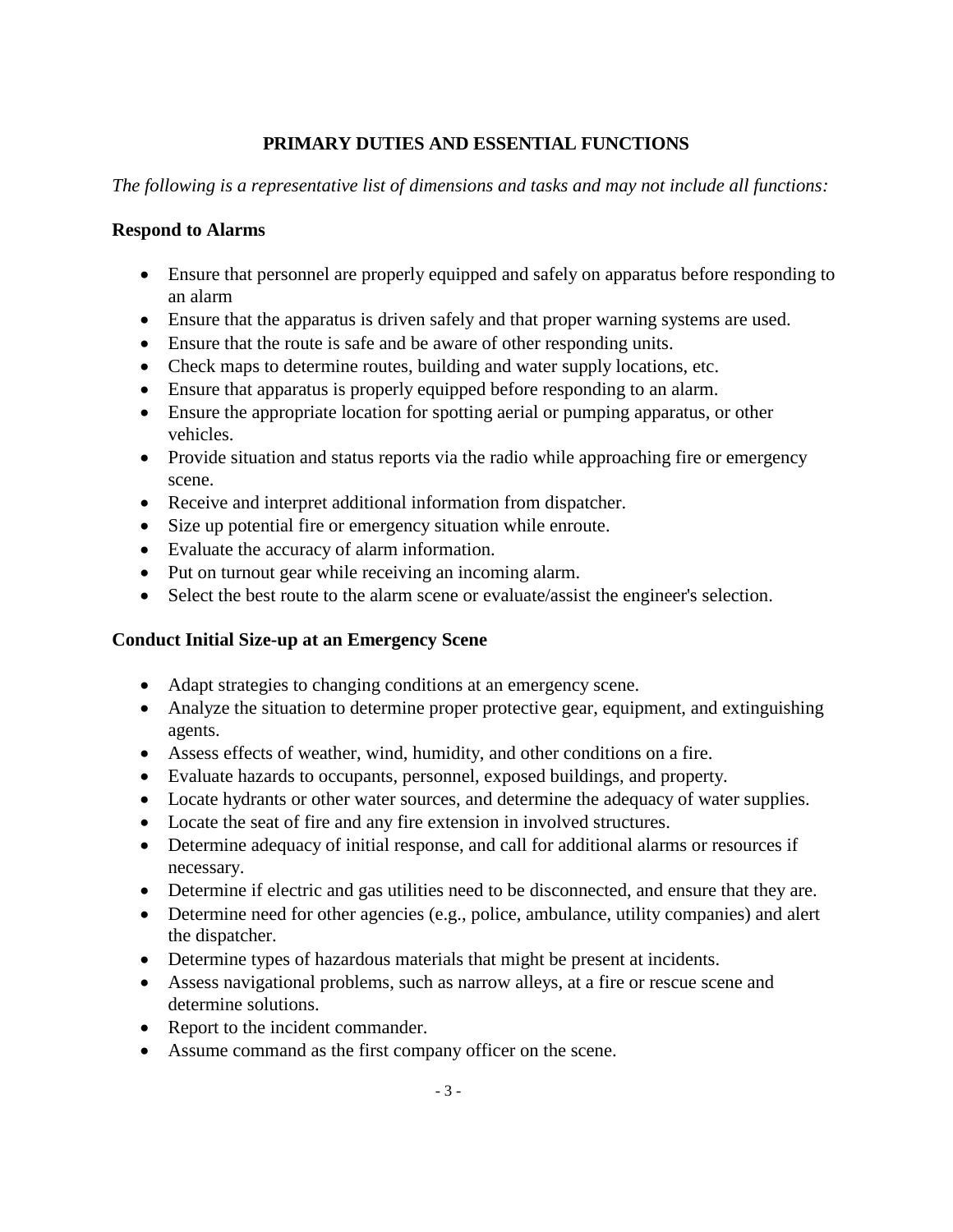- Utilize information previously obtained during inspection or pre-plan regarding fire protection system(s), fire alarm and detection system, compartmentalization, etc. in order to develop strategies.
- Determine false or accidental alarms.
- Make arrangements for traffic control.
- Identify property owners or managers to obtain additional information.
- Transfer command of the incident to a superior officer.

#### **Direct and Perform Rescue Operations**

- Determine the best rescue methods, equipment, and personnel needed for the rescue.
- Determine the need to rescue victims, and order necessary searches of buildings or areas.
- Oversee the extrication of victims trapped in buildings, confined spaces, vehicles, trenches, or other hazards.
- Oversee the rescue of victims overcome with hazardous chemicals and/or gas.
- Ensure that individuals in need of rescue are located, and guided, carried or dragged to safety.
- Perform rescue activities that are essential firefighter functions.
- Determine if ventilation efforts will help or hinder rescue.
- Direct the application of water to assist rescue efforts.
- Alert the dispatcher to arrange for transportation of rescued victims.

#### **Direct and Perform Emergency Medical Services and First Aid**

- Assess a patient's condition and provide basic and advanced life support based upon medical and trauma protocols, and assessment of patient condition to include interpreting EKG's, defibrillation, administering medications, including controlled substances, endotracheal intubation, cricothyrotomy, and chest decompression, and any other life saving measures as indicated through the Fire District's EMS Protocol
- Ensure that personal protective equipment is used properly by company personnel.
- Ensure primary assessment of victims and assign crew members to specific tasks.
- Assess the need for advanced life support and/or medical direction.
- Supervise the activities of assigned personnel at emergency scenes.
- Perform emergency and non-emergency EMS activities and duties.
- Performs basic and advanced emergency medical care upon notification.
- Inspects emergency medical equipment to ensure serviceability and compliance with safety and infection control regulations and standards.
- Responds to instructions from emergency dispatcher and/or medical control.
- Enforces and follows all EMS rules, regulations, protocols and procedures.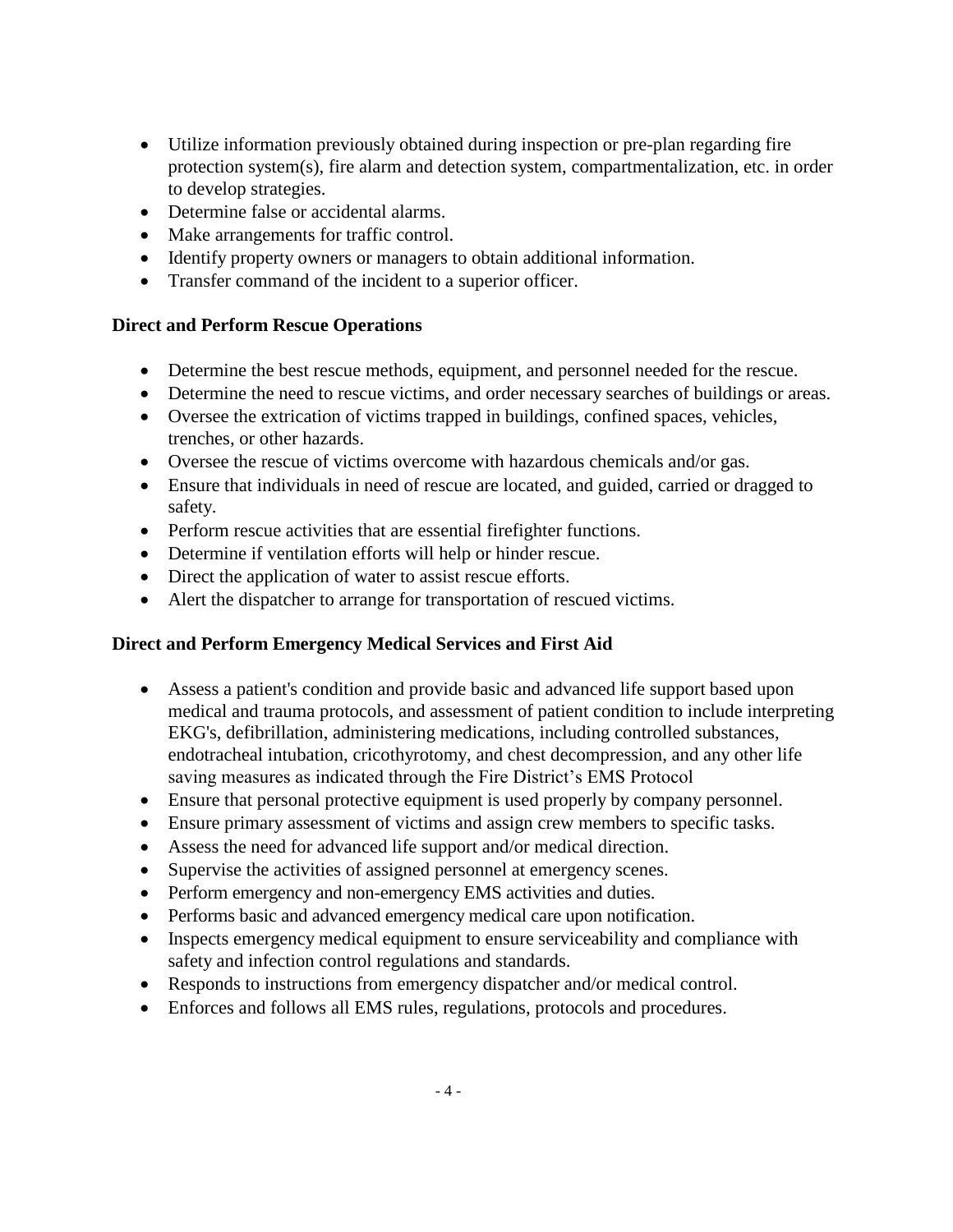# **Manage Company Activities at Emergency Scenes**

- Ensure that personal protective equipment is used properly by company personnel.
- Assign personnel to emergency scene tasks based upon need.
- Correct improper or unsafe actions by assigned personnel at emergency scenes.
- Evaluate whether assignments at emergency scenes adequately meet objectives and modify as necessary.
- Observe assigned personnel at emergency scenes for signs of fatigue, and provide relief for them if possible.
- Perform emergency scene tasks that are essential job functions for a firefighter.
- Supervise the activities of assigned personnel at emergency scenes.
- Determine the status of fire protection system(s), fire alarm and detection system, smoke management system, etc. and record that information on the incident report.
- Ensure control of elevators in involved buildings.
- Direct company in carrying out orders from superior officers at emergency scenes.
- Function in assigned positions within the Incident Management System (e.g., Safety Officer, Staging. etc.).
- Maintain proper radio communications during emergency incidents.
- Work with assigned personnel and personnel from other agencies at emergency scenes.
- Ensure the safety of all on-duty personnel under your supervision.

# **Direct and Perform Exposure Protection**

- Direct the application of water to protect life, equipment and property.
- Recognize possible avenues of fire spread and assign personnel to watch for fire spread.
- Determine life and property hazards of exposures.
- Direct the application of water to inside walls of involved structures to prevent fire spread.
- Recognize internal exposures such as false ceilings.
- Direct the application of water to exposures.
- Ensure that apparatus or other vehicles are parked in safe and appropriate location.
- Order or direct the evacuation of people from exposed structures.
- Perform exposure protection activities that are essential firefighter functions.
- Determine the need for closing of doors, windows, and other openings in involved buildings and adjoining structures.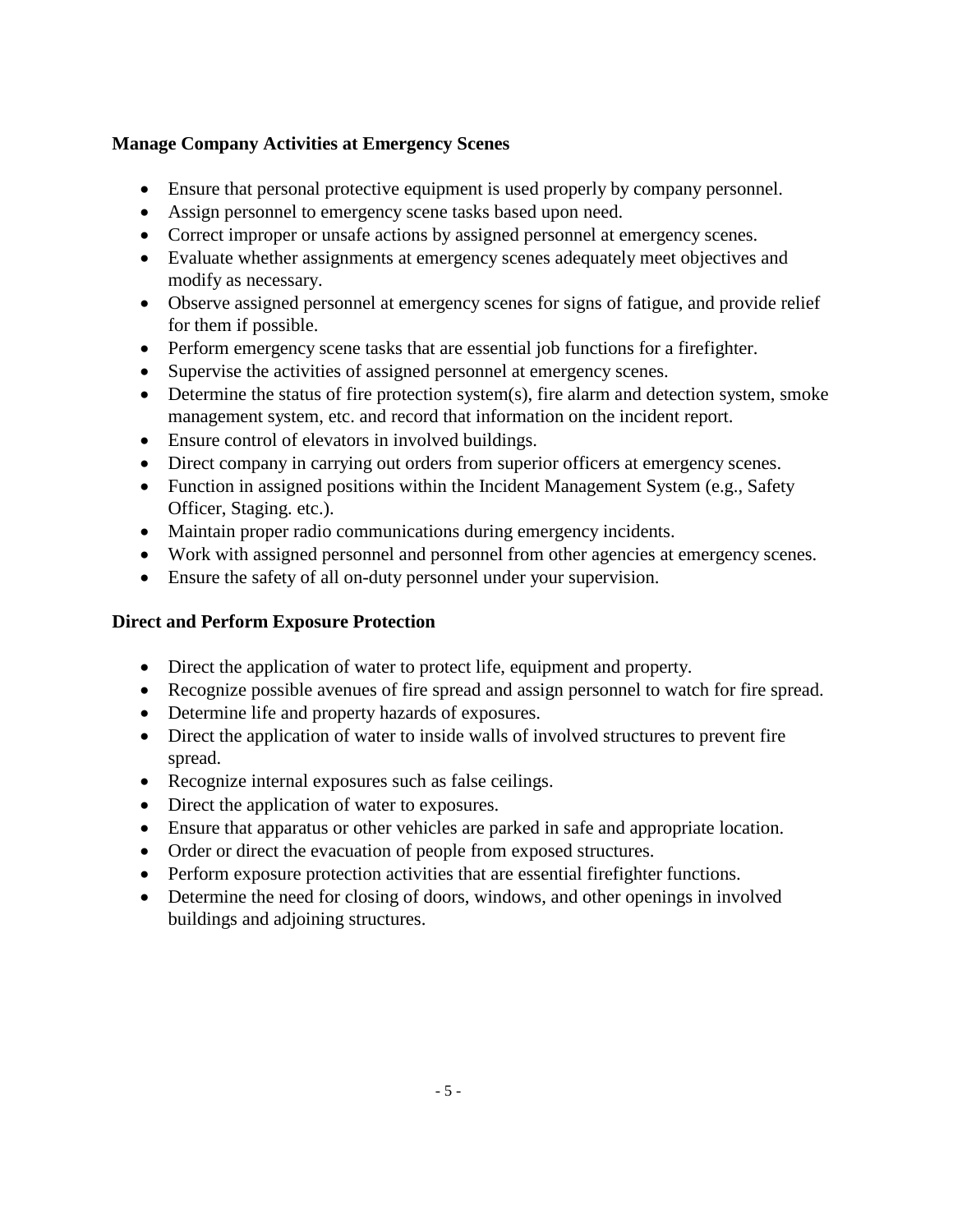# **Direct and Perform Pumping, Hose, and Extinguishment Operations**

- Recognize problems with pumping operations and communicate the need for corrective action.
- Determine the appropriate nozzle and type of stream to be used.
- Determine the areas where water or other extinguishing agents should be applied.
- Identify the appropriate extinguishing agent for special fires (e.g., automobile, chemical, electrical, etc.).
- Perform hose and extinguishment activities that are essential firefighter functions.
- Determine additional pumping requirements (e.g., relay pumping, multiple hydrants, etc.).
- Determine the need for master streams.
- Coordinate pumping operations performed by apparatus operators.
- Monitor the operation of hose lines and order shut down of hose lines when necessary.
- Determine the need for foam and its proper application.
- Determine the number, size and length of hoselines to be laid.
- Recognize damaged hose sections and ensure that they are repaired or replaced.
- Determine that proper hose appliances are used.
- Determine the need for portable extinguishers.
- Perform and direct wildland and interface firefighting operations (e.g. LCES, line construction, structure triage, structure protection, firing out, etc.)

### **Interact with Subordinates, Superiors, and Other Department Members**

- Listen and respond to verbal orders from incident commander at fire or emergency scene.
- Maintain good working relationships with assigned crew, superiors and other co-workers.
- Respond to orders and directives from members of higher ranks.
- Exchange information with other shifts.
- Keep the company Captain informed of matters relevant to company operations.
- Relay verbal reports of conditions at emergency scenes to appropriate personnel.
- Work and get along with others in a community living situation.
- Participate in analysis or critique of firefighting or other emergency activities.
- Communicate suggestions and concerns from assigned crew upward through the chain of command.
- Contact supervisory personnel to discuss problems or obtain information.
- Discuss department goals, policies and procedures with assigned crew.
- Interact with members of other shifts and Staff in the department.
- Interview members of assigned crew to obtain facts, suggestions, opinions, and reasons for actions.
- Participate in developing and implementing goals, policies and procedures.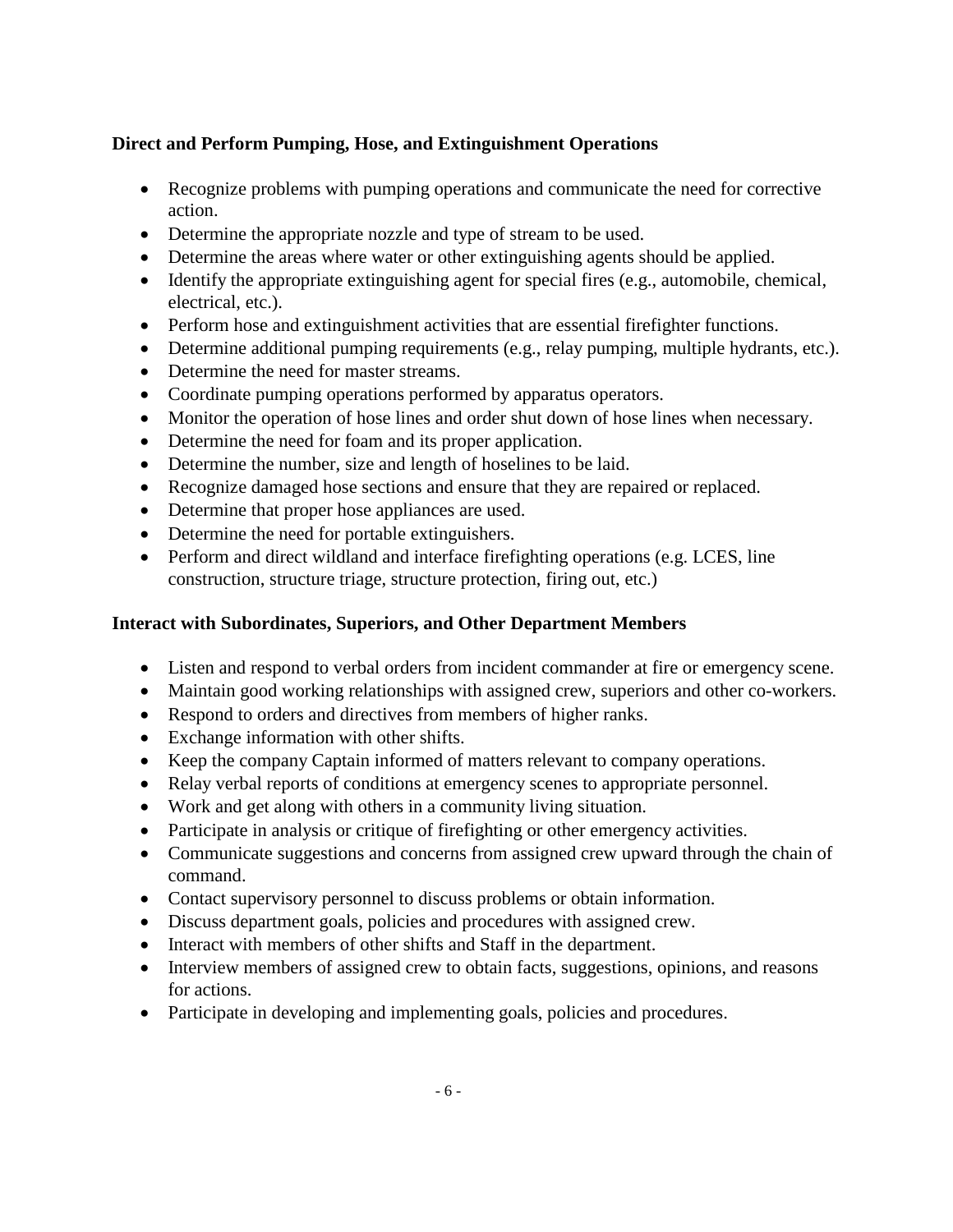- Lead company staff meetings and discussions.
- Make formal presentations to members of the department.

# **Direct and Perform Ladder Operations**

- Recognize problems with aerial apparatus operations and ensure corrective action is taken.
- Check for electrical hazards and other unsafe obstacles in the path of aerial and ground ladders.
- Ensure that the aerial apparatus is properly stabilized.
- Ensure that all safety measures are adhered to when ladders are used.
- Direct the deployment of personnel on aerial and ground ladders.
- Ensure the appropriate placement of aerial and ground ladders.
- Determine the need for ladders and select the appropriate ladders to be used.
- Perform ladder activities that are essential firefighter functions.
- Determine the need for the aerial platform bucket.
- Direct the use of ladders for special purposes.
- Direct the use of generators for appropriate purposes.

# **Direct and Perform Ventilation**

- Evaluate the possibility of backdraft, flashover, and fire spread prior to ventilation efforts.
- Determine the best timing of ventilation in relation to other efforts.
- Determine the need for ventilation, and the most appropriate methods and equipment to be used.
- Perform ventilation activities that are essential firefighter functions.
- Determine the best method to access the area to be ventilated.
- Direct ventilation utilizing roof, floors, ceilings, or natural openings in involved buildings.

# **Direct and Perform Handling of Hazardous Materials**

- Ensure that assigned personnel use appropriate protective equipment when dealing with hazardous materials.
- Determine the level of required response to hazardous materials incidents.
- Direct the proper use of detection equipment to verify the presence of hazardous materials.
- Perform hazardous materials activities that are essential firefighter functions.
- Ensure that hazardous materials are handled according to department policies and government regulations.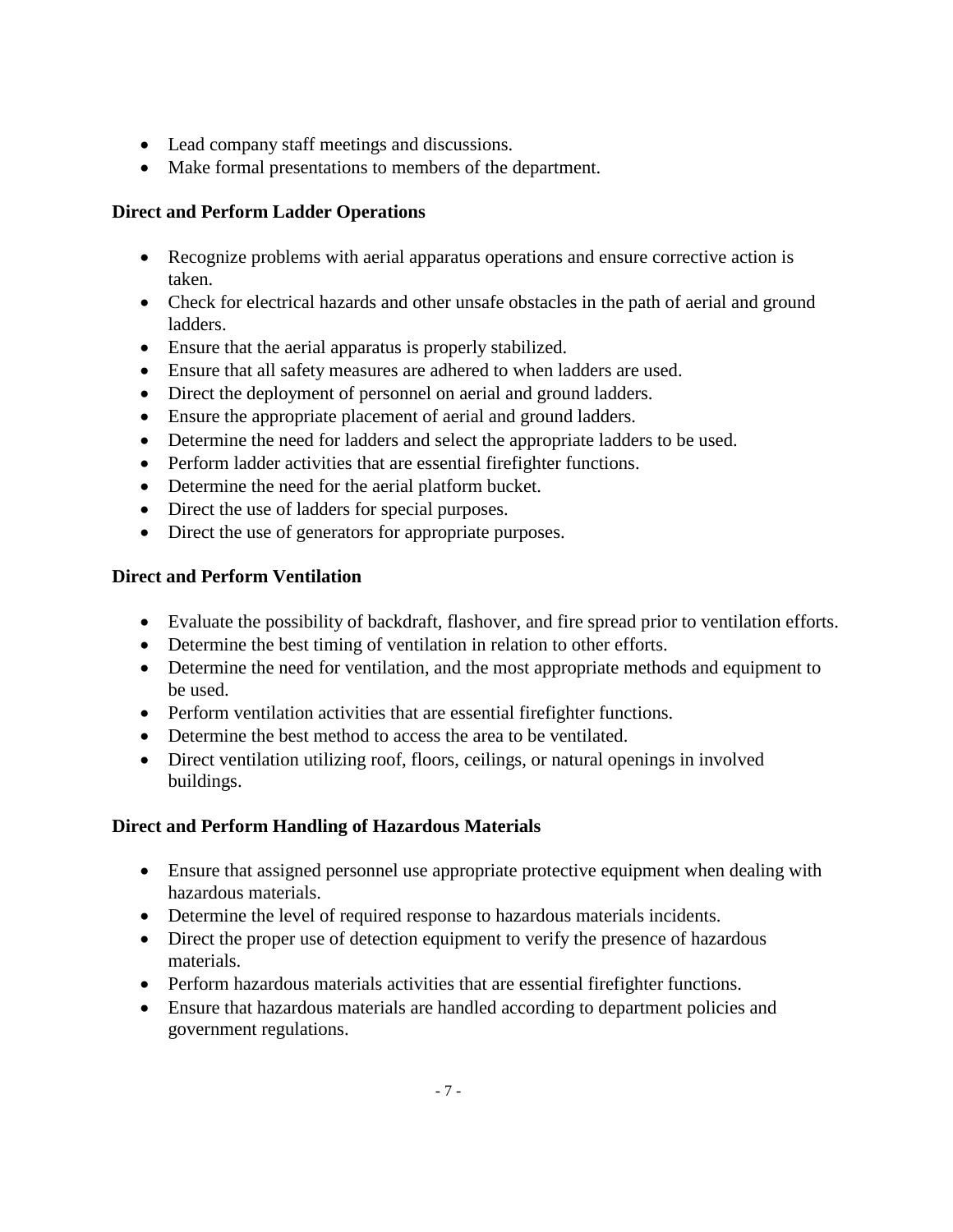Direct the containment of small quantities of hazardous materials using appropriate methods and equipment.

# **Interact with the Citizens, Public and Other Agencies**

- Coordinate and cooperate with other agencies (e.g., police, ODOT, public works, etc.) responding to an incident.
- Listen and respond appropriately to citizen complaints.
- Refer citizens to appropriate public agencies or services.
- Interact and work with community agencies and citizen task forces.
- Attend neighborhood and community meetings and other functions as directed.
- Calm upset victims, witnesses or family members at emergency scenes.
- Interact with business owners.
- Supervise and work with civilian employees (e.g., Career Service)
- Coordinate and cooperate with fire departments of other jurisdictions.

# **Direct and Perform Forcible Entry**

- Determine the best timing of forcible entry in relation to other efforts.
- Ensure that opened doors and windows remain open when appropriate.
- Determine the need for forcible entry, and the most appropriate methods and equipment to be used.
- Perform forcible entry activities that are essential firefighter functions.
- Direct the use of equipment used for forcible entry.
- Identify the type of construction of doors, windows or other entries being forced.
- Dismantle hardware or construction to make an entry without force.

# **Maintain and Expand Job Knowledge, Skills, and Abilities**

- Learn locations and limitations of connections, hydrants and other water sources in response area.
- Be familiar with capabilities and limitations of equipment and apparatus.
- Maintain knowledge of current fire codes, new firefighting techniques, and new equipment.
- Maintain knowledge of local conditions (e.g., street closures, new construction, etc.).
- Maintain knowledge of Fire District organization, procedures, protocols, regulations, etc.
- Maintain knowledge of emergency medical and first aid techniques.
- Cross-train with other shifts and mutual aid agencies.
- Participate in classroom training, station or company drills, and emergency simulations.
- Participate in physical fitness training to maintain adequate condition.
- Study maps and pre-incident plans related to assigned fire district.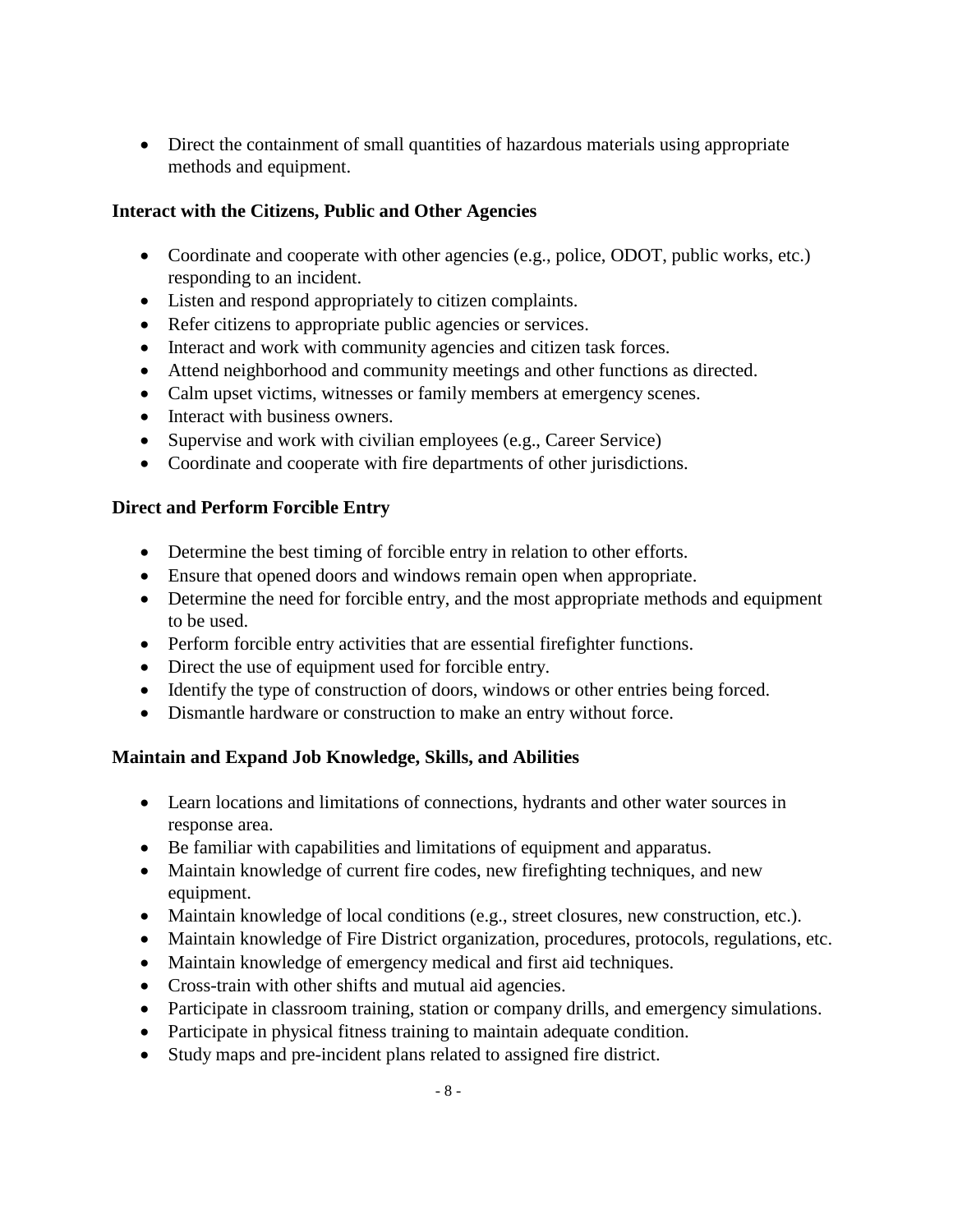- Temporarily assume responsibilities that are usually handled by members of a higher rank.
- Serve on administrative committees or in other special functions as assigned by the department

# **Direct Company Back into Service**

- Address any injuries to assigned personnel and document as required by Fire District policy.
- Identify and address possible exposures to assigned personnel.
- Notify the dispatcher of return to service.
- Report any difficulties encountered with specific hydrants to the Fire Marshal.
- Note equipment and supplies in need of repair or replenishing prior to future use.
- Ensure that equipment is inventoried and placed on apparatus before leaving fire or emergency scenes.
- Ensure that equipment is cleaned and prepared for future use (e.g., hoses and appliances are drained and washed).
- Ensure that borrowed equipment is returned and properly checked in.

# **Direct and Perform Equipment and Apparatus Inspection and Maintenance**

- Report lost or stolen equipment and ensure that it is replaced.
- Ensure that damaged or malfunctioning equipment and apparatus are turned in for repairs.
- Ensure that supplies (e.g., medical supplies, oxygen tanks, extinguishing agents) are regularly replenished.
- Review reports regarding the condition of equipment and apparatus.
- Supervise inspections of equipment and apparatus.
- Ensure that equipment and apparatus are regularly cleaned and maintained.
- Manage the inspection and minor repair of equipment and apparatus.
- Conduct hose tests according to department procedures.
- Ensure that equipment is properly stowed on apparatus for storage and transport.
- Make inspection, inventory, and maintenance assignments.

#### **Evaluate, Counsel and Discipline Subordinates**

- Discuss job-related problems with subordinates and allow them to explain their behaviors.
- Provide constructive feedback to subordinates regarding their work performance.
- Recognize job performance problems in assigned personnel and take action to correct these problems.
- Discuss and guide resolutions of conflicts between or among others in the station.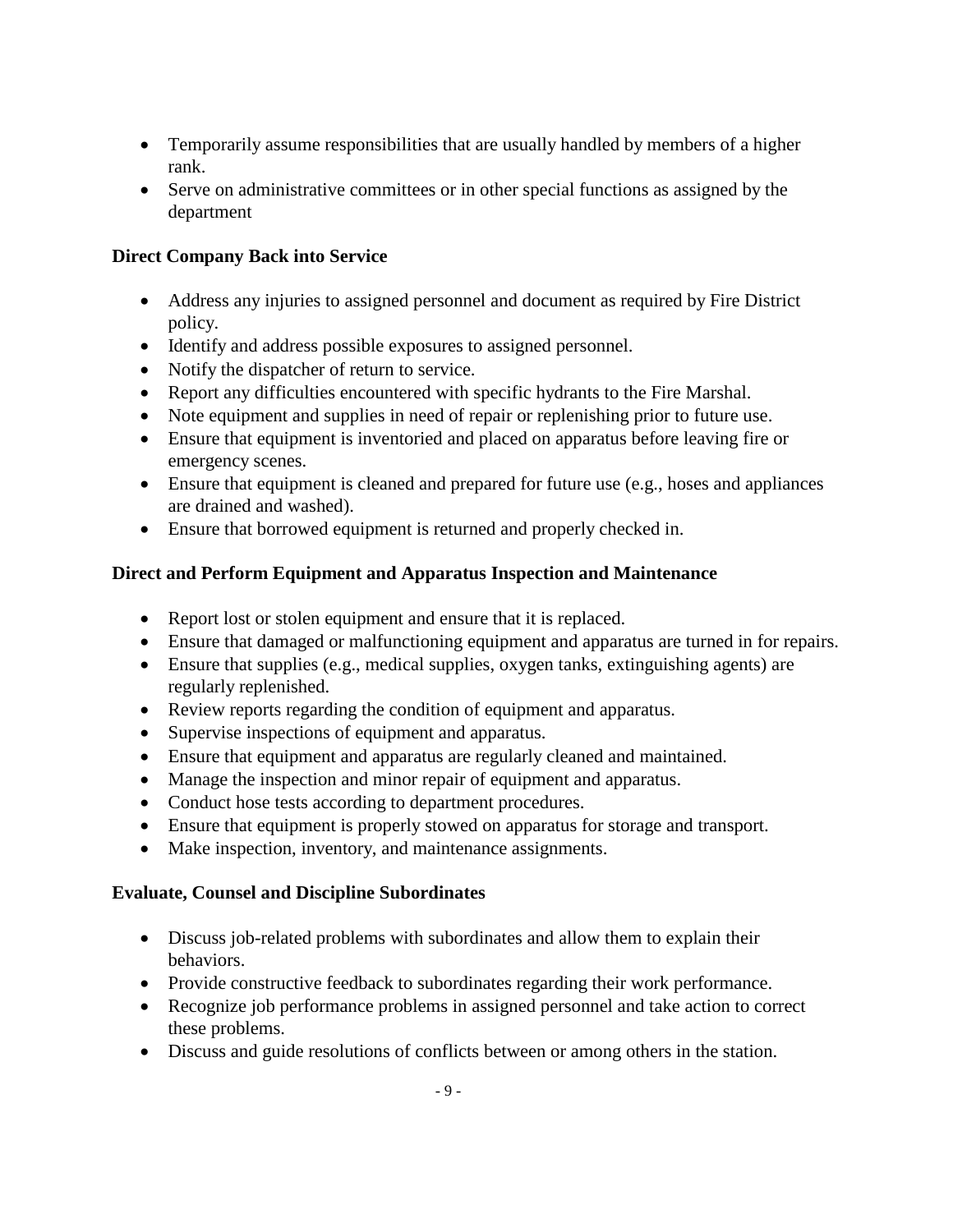- Discuss personal problems with subordinates when they seek guidance.
- Evaluate the work performance of probationary firefighters.
- Investigate and respond appropriately to reports or complaints regarding subordinate misconduct (e.g., sexual harassment).
- Investigate and appropriately respond to complaints from assigned personnel, and try to take corrective action.
- Refer assigned personnel to appropriate individuals or services for problems affecting job performance.
- Evaluate the work performance of subordinates.
- Meet with subordinates to discuss their work performance.
- Follow appropriate departmental guidelines for disciplinary actions.
- Explain reasons for policies and operating procedures to subordinates.
- Know available resources, within the Department, to assist with personnel matters.

#### **Motivate and Develop Subordinates**

- Set good examples for subordinates to follow.
- Encourage a desire in subordinates to perform well without supervision.
- Demonstrate confidence in subordinates and help them develop self-confidence and selfesteem.
- Foster and maintain good morale among subordinates.
- Give subordinates opportunities to provide input into decisions.
- Communicate the concerns of management to subordinates.
- Encourage acceptance among subordinates of department policies, procedures, goals and objectives.
- Ensure fairness and equal treatment of subordinates when making assignments.
- Recognize and commend good performance by subordinates.
- Help subordinates determine and achieve their personal and professional goals.
- Enhance training to include public relations and customer service as well as technical skills.
- Provide subordinates opportunities to grow, learn and develop additional skills.

#### **Conduct Fire Investigations**

- Conduct initial investigations to determine the possible cause of fires.
- Request and/or assist fire investigators as necessary.
- Protect evidence of suspicious fire origin or arson and report it through proper methods and channels.
- Provide court depositions or testimony
- Collect information from witnesses and victims of fires and property owners to determine the need for an Arson Investigator.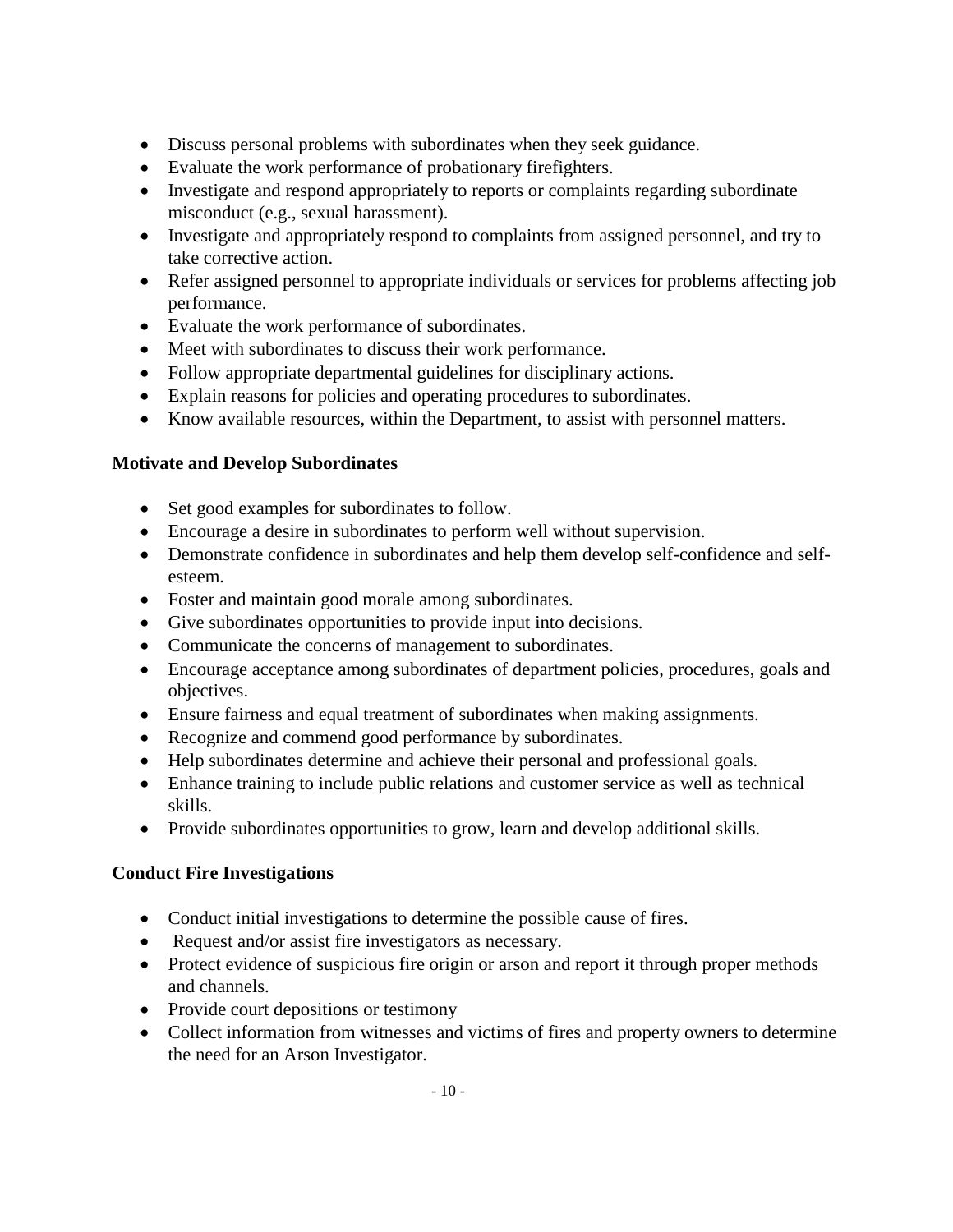#### **Direct and Perform Salvage and Overhaul**

- Search out and extinguish hidden or smoldering fires.
- Recognize and preserve evidence of suspicious fire origin or arson.
- Ensure that utilities are turned on or off as appropriate.
- Turn over valuables to a superior officer, the police, or the owner, as appropriate.
- Advise owner of existing hazards and recommend necessary precautions.
- Collect, remove, and extinguish fire debris.
- Perform salvage and overhaul activities that are essential firefighter functions.
- Suspend overhaul operations in cases where the fire appears to be of suspicious origin.
- Ensure that openings made for ventilation are covered or replaced.
- Ensure alarm systems are back in operation.
- Direct the use of appropriate methods and equipment to dam up, divert, absorb, or remove excess water.
- Ensure that property is gathered and adequately covered.
- Identify the name and address of the property owner, and determine other information necessary for reports.
- Determine the extent of fire loss and estimate the value of damaged property.
- Direct the use of salvage covers as catch-alls, basins, or water chutes.
- Release building and contents to appropriate parties.

# **Write Reports, Correspondence and Other Materials**

- Prepare reports regarding lost, stolen, or malfunctioning equipment.
- Document observed problems with subordinates' job performance.
- Properly complete and process injury reports.
- Prepare reports or checklists based on inspections of equipment and apparatus.
- Prepare disciplinary paperwork.
- Document results of meetings and discussions with subordinates.
- Prepare incident reports.
- Prepare personnel management reports such as schedules, leave requests, overtime records, etc.
- Prepare vehicle accident reports.
- Prepare written pre-incident plans or reports.
- Record alarms in log book or station journal
- Prepare reports or checklists based on pre-fire plans.
- Write letters, memos, and other correspondence to members of the department or the public.
- Participate in writing or revising department operations, policies, and protocols.
- Complete purchase requests.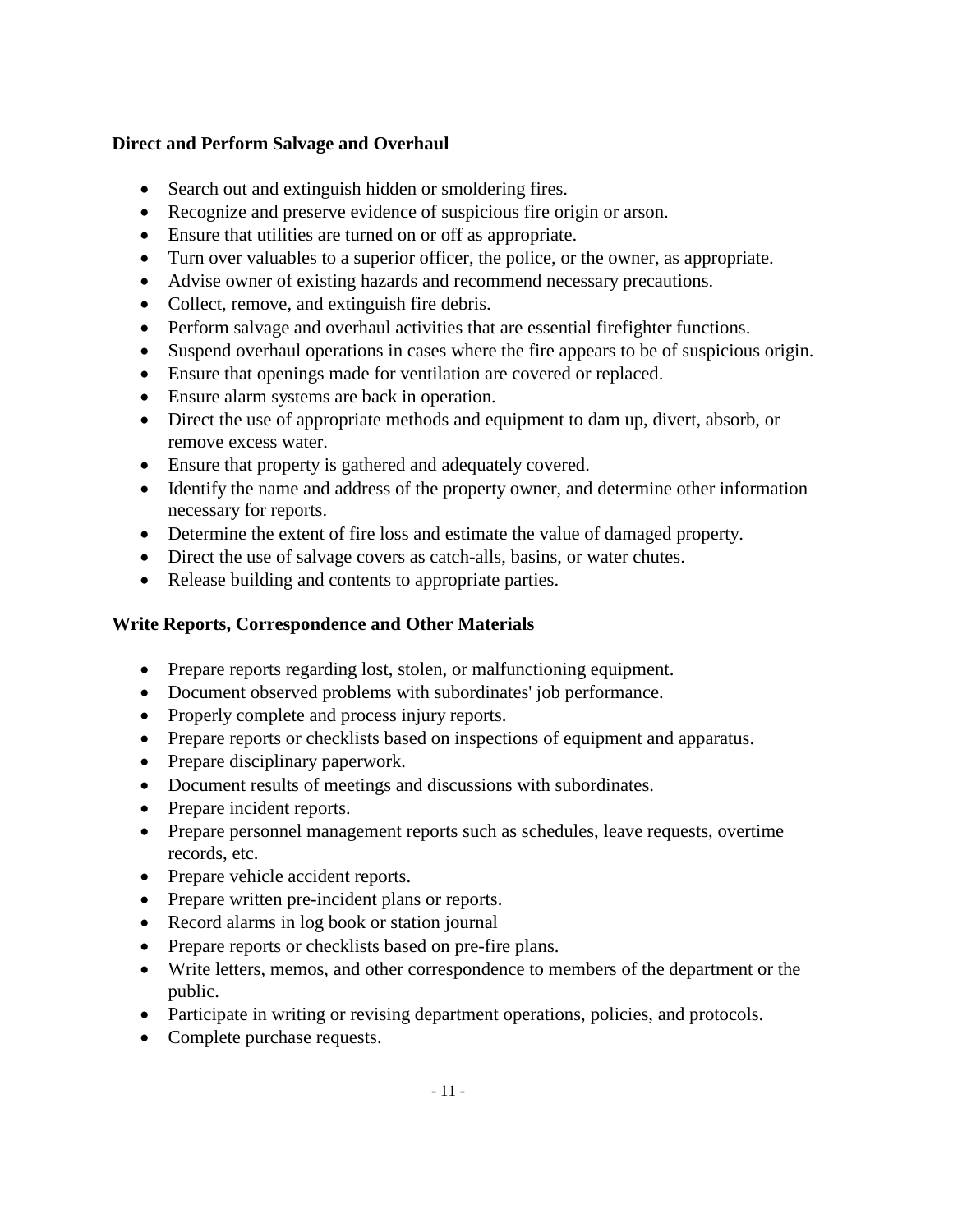# **Coordinate and Provide Training and Instruction**

- Ensure that assigned personnel are capable of performing all required evolutions.
- Make on-the-spot corrections for observed errors or mistakes made by assigned personnel.
- Train and instruct new recruits and probationary firefighters.
- Train and instruct subordinates on computer software utilized by the department (Fire Programs Software, etc.)
- Train assigned personnel in proper procedures and protocols to be used during emergency incidents.
- Train all members in Emergency Pre-planning and Fire Safety Inspection practices.
- Conduct additional training on certain evolutions with assigned personnel when necessary.
- Discuss performance in incidents and training exercises with assigned personnel.
- Evaluate company operations at incidents and during training exercises to identify training needs.
- Ensure that assigned personnel understand department goals, policies, and procedures.
- Demonstrate the proper use of equipment and apparatus to assigned personnel.
- Ensure that training activities do not interfere with a possible emergency response.
- Participate in training exercises with other shifts, under the direction of the Training Officer.
- Plan, conduct and participate in classroom discussions and training exercises.
- Question assigned personnel to assess their knowledge and identify their need for additional training.
- Ensure that the company follows the training schedules established by the department.
- Share personal knowledge gained from training or experience with assigned personnel.

#### **Manage and Perform Station House Duties and Activities**

- Ensure that personnel have the resources needed to complete their assignments.
- Maintain files and records (e.g., on personnel, equipment, training, inspection, etc.).
- Access, enter and retrieve information on computers.
- Assign company members to serve in acting positions during absences.
- Conduct role call, disseminate information, and evaluate the readiness of personnel, equipment and apparatus.
- Determine and report any repairs or maintenance needed to the station or grounds.
- Report availability of personnel, equipment, and apparatus.
- Conduct safety and cleanliness inspections of station living quarters, and ensure that they are maintained.
- Ensure that supplies are properly received, recorded, inventoried, and maintained.
- Requisition supplies needed for station house operation.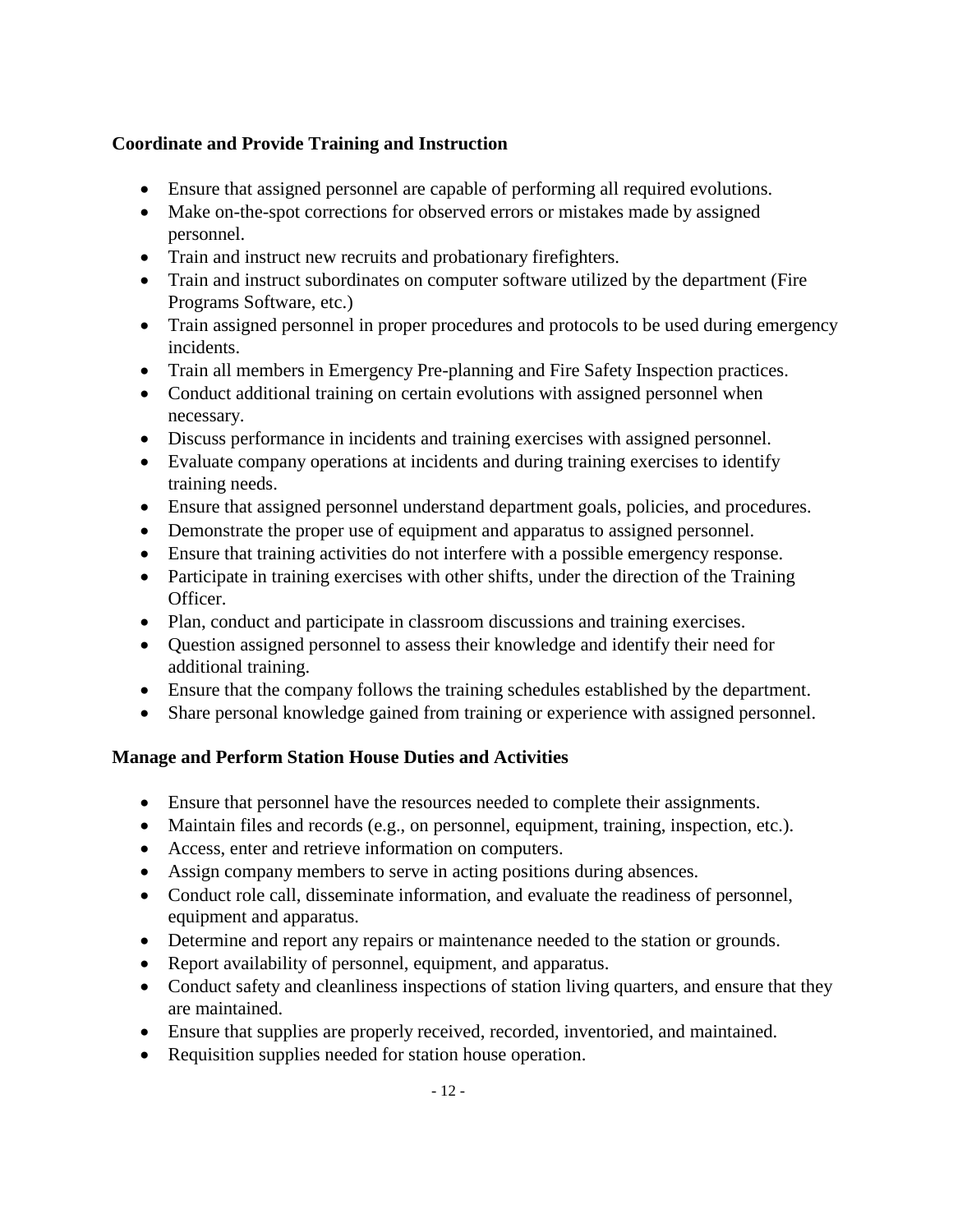- Assist in developing and implementing company and station house policies, procedures, rules, and regulations.
- Coordinate routine activities that carry over to the next day with other shifts.
- Perform routine station chores (e.g., shopping, cooking, cleaning, general station upkeep, etc.).
- Schedule routine activities within the station and the response area.
- Schedule specific station duties (e.g., watch, cleaning, etc.), and delegate them to assigned personnel.
- Assist in preparing and managing assigned budget areas.
- Supervise personnel as they complete their assigned station duties (e.g., grounds maintenance, station cleaning, cooking, etc.).

# **Direct and Perform Code Inspections and Pre-Incident Planning**

- Determine the nature and degree of life and property hazards.
- Determine equipment and personnel requirements as part of pre-incident planning.
- Select target hazards requiring pre-incident planning.
- Become familiar with building features (e.g., connections, entrances, exits, etc.).
- Determine the functionality of existing alarm systems and safety devices in buildings.
- Direct company surveys of target hazards.
- Direct surveys of response area for water supplies, street access, occupancy changes, etc.
- Discuss fire codes and/or fire prevention procedures with building owners or occupants and report code violations to the Fire Marshal.
- Ensure that pre-incident plans are periodically studied and updated.
- Plan and lead company discussions of pre-incident plans.
- Sketch or map information regarding target hazards.
- Plan and conduct drills to practice pre-incident plans.
- Plan and make assignments for company pre-incident planning.

# **Perform Public Education and Services**

- Direct fire drills at schools, businesses, nursing homes, and other high occupancy locations as assigned.
- Make presentations to schools, businesses, or community groups about fire prevention and safety as assigned.
- Assist homeowners with fire safety checks and/or pre-fire planning.
- Respond to requests for public education activities, and arrange for needed support.
- Participate in prevention activities.
- Coordinate station tours to explain equipment, apparatus, and techniques to visitors.
- Provide information about department goals, policies, procedures, and mission to members of the community.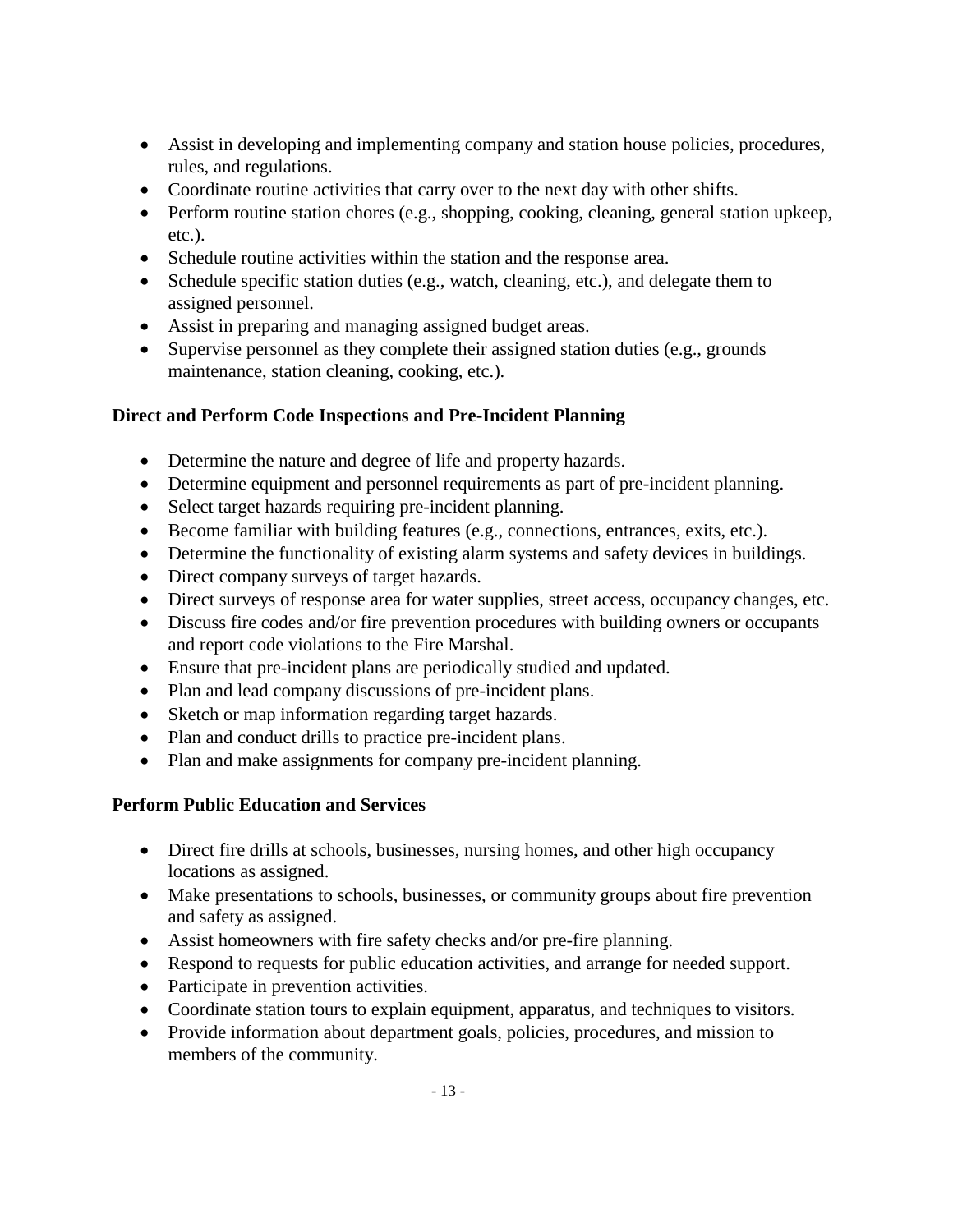• Support and carry out the Department's Mission Statement.

# **General Duties**

- Works assigned schedule.
- Works extended hours/overtime as may be necessary to ensure 24/7 emergency coverage for the community.
- Work effectively for extended periods without regular or guaranteed meal or break periods.
- Remains calm in difficult and dangerous situations.
- Exercises good/reasonable judgment.

#### **Others**

- Perform Support Services as assigned.
- Report to work on time and when scheduled.
- Perform additional primary duties and essential functions as assigned.

# **TYPICAL DUTIES**

*The following Duty dimensions and specific task statements are listed below:*

#### **On-site Emergency Scene Duties**

**Maintain and Expand Job Knowledge** - Study, practice, and maintain a working knowledge of up-to-date, job related techniques through formal and informal class work, training sessions, and on-the-job experience.

**Interact with Co-workers and Superiors** - Interact and work together with other co-workers and supervisors on a regular basis.

**Provide Training and Instruction** - Provide formal or informal instruction, training, or guidance to co-workers and others.

**Maintain Adequate Physical Condition** –Participate in a physical training program to maintain adequate physical condition to perform job tasks.

**Perform Fire Inspections, Code Enforcement Pre-Incident Planning and Fire Drills** - Inspect buildings or structures to become familiar with potential fire hazards, conduct preincident planning, and identify code violations. Conduct fire drills at target hazards.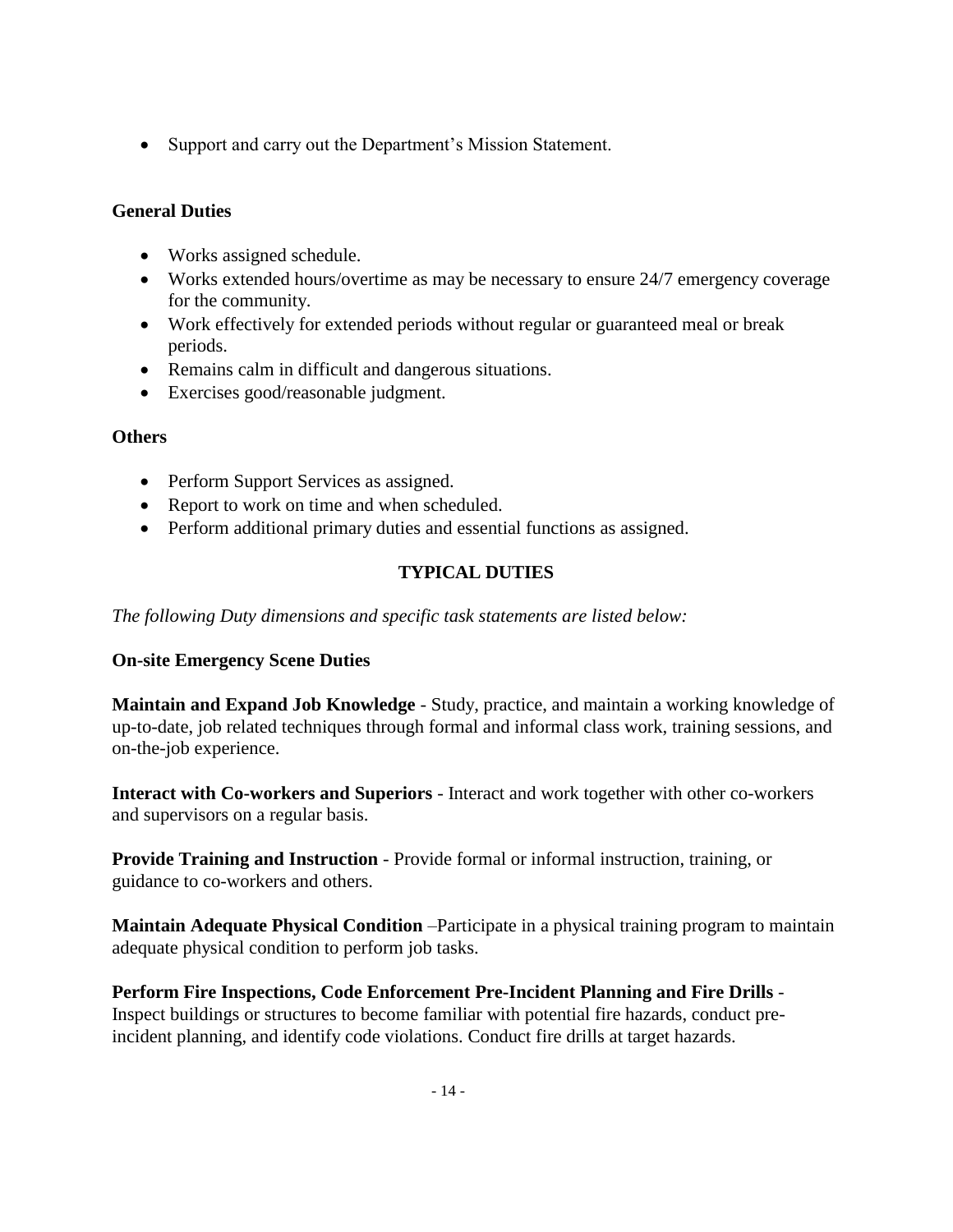**Perform Routine Station Chores** - Perform standard station chores, including shopping, cooking, cleaning, and general station upkeep.

**Write Reports and Correspondence** - Complete forms and reports to document such things as inspection results, vehicle accidents, and actions taken at fire incidents. Write letters, memos, and other correspondence.

**Perform Office Duties** - Perform miscellaneous office tasks such as work with computers, maintain files, take notes, talk on the phone, and schedule meetings or other activities.

# **KNOWLEDGE, SKILLS, ABILITIES AND PERSONAL CHARACTERISTICS**

**Knowledge of Firefighting Tactics** - Knowledge of firefighting tactics such as extinguishment, forcible entry, ventilation, rescue, salvage, and overhaul.

**Effectiveness Under Stress** - The ability to remain calm, think clearly, and function effectively while under stressful conditions.

**Courage and Assertiveness** - The willingness to work under dangerous or adverse conditions, despite the threat of physical harm, as well as the ability to demonstrate self-confidence and selfreliance, and to take appropriate action when required.

**Ethics, Integrity, and Honesty** - The ability to maintain high standards of ethical conduct, even when faced with temptations, and to hold others accountable to those same standards.

**Knowledge of Safety Considerations** - Knowledge of basic safety guidelines and regulations, and the ability to apply those guidelines and regulations to specific emergency and nonemergency situations on the job.

**Physical Ability** - The ability to perform the physical activities that are necessary for the job, using strength, coordination, stamina, and related physical attributes, with or without accommodation.

**Knowledge of First Aid and Emergency Medical Care** - Knowledge of techniques for evaluating injuries, providing first aid, stabilizing victims, and providing basic and advanced emergency medical care before hospital transport.

**Judgment, Reasoning, and Common Sense** - The ability to use common sense, judgment, and logic to think through situations and draw conclusions.

**Knowledge of Incident Management System** - Knowledge of the principles and terminology associated with the Incident Management System, and the ability to carry out the functions of an incident commander at emergency scenes, including fire, rescue, and other emergency scenes.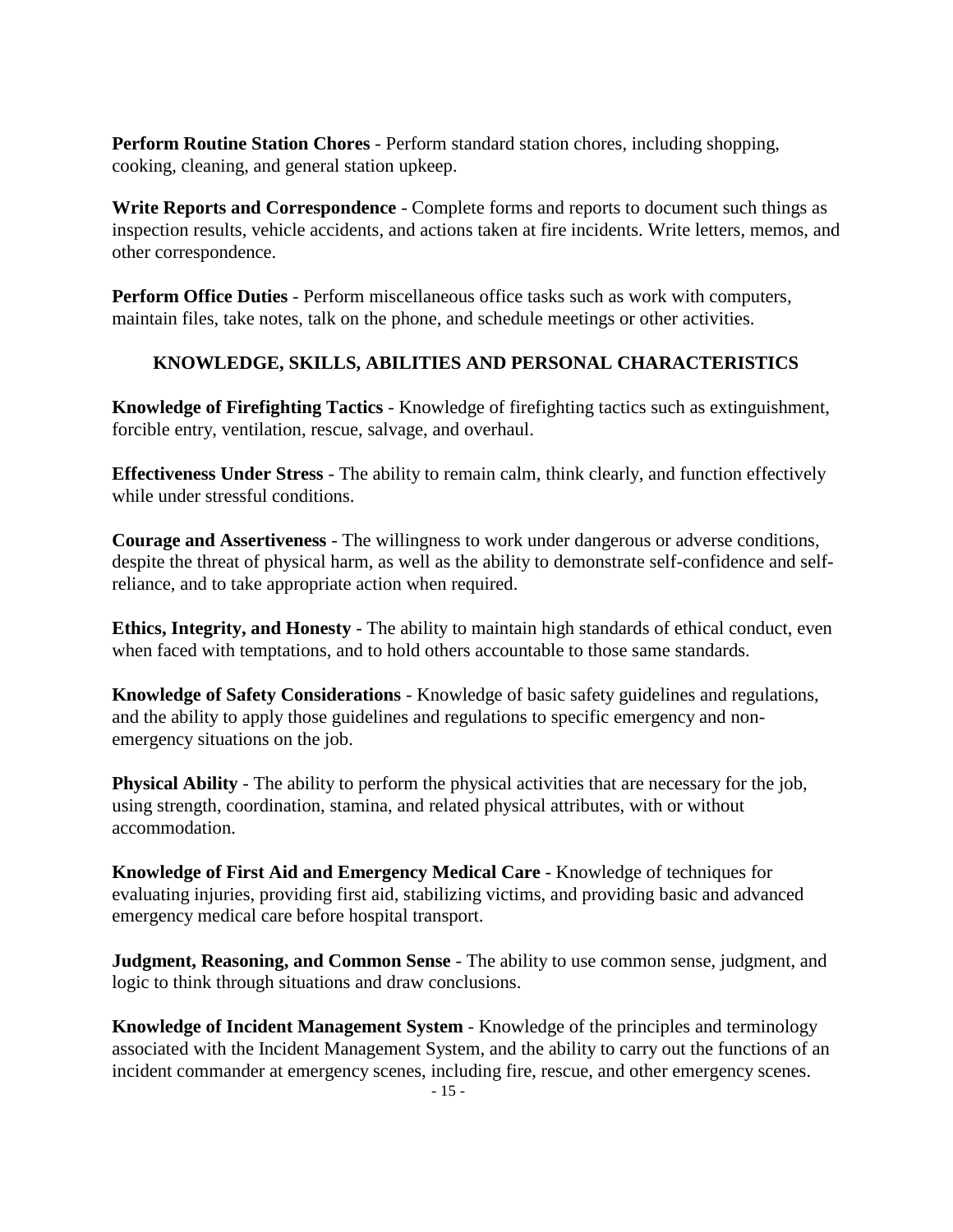**Decision Making and Decisiveness** - The ability to develop and consider alternatives for dealing with situations, and to readily make decisions.

**Knowledge of Fire Behavior** - Knowledge of fire behavior, causes, and hazards, as well as fire chemistry and physics.

**Fairness and Objectivity** - The ability, to remain unbiased and open-minded, and to defer judgment until the necessary information has been obtained.

**Emotional Maturity and Stability** - The ability to maintain a level temperament, and to recognize, distinguish among, and manage ones own emotions and impulses.

**Knowledge of Hazardous Materials** - Knowledge of first responder management strategies for hazardous materials incidents, and the ability to recognize and evaluate hazardous materials and determine necessary courses of action.

**Teamwork and Cooperation** - The ability to work as a member of a team, doing one's fair share of work, using input and assistance from others, and putting group goals above individual goals.

**Acceptance and Promotion of Diversity** - The ability to respect and encourage working cooperatively with diverse co-workers of varying background and beliefs.

**Personal Responsibility** - The ability and willingness to take actions, and the willingness to accept the consequences of one's decisions and actions.

**Awareness and Alertness** - The ability to remain mentally focused and aware of one's surroundings, avoiding distractions, and concentrating on the tasks at hand.

**Respect for Authority** - The ability to follow orders, and to show respect toward those in positions of authority.

**Problem Solving** - The ability to recognize problems, seek out and identify relevant information, and determine causes of and solutions to problems.

**Dependability and Reliability** - The ability to meet obligations and commitments.

**Interpersonal Skills** - The ability to relate well and get along with others, establish trust and rapport, and respond to other people in an appropriate manner.

**Oral Communication Skills** - The ability to communicate effectively with or without accommodation.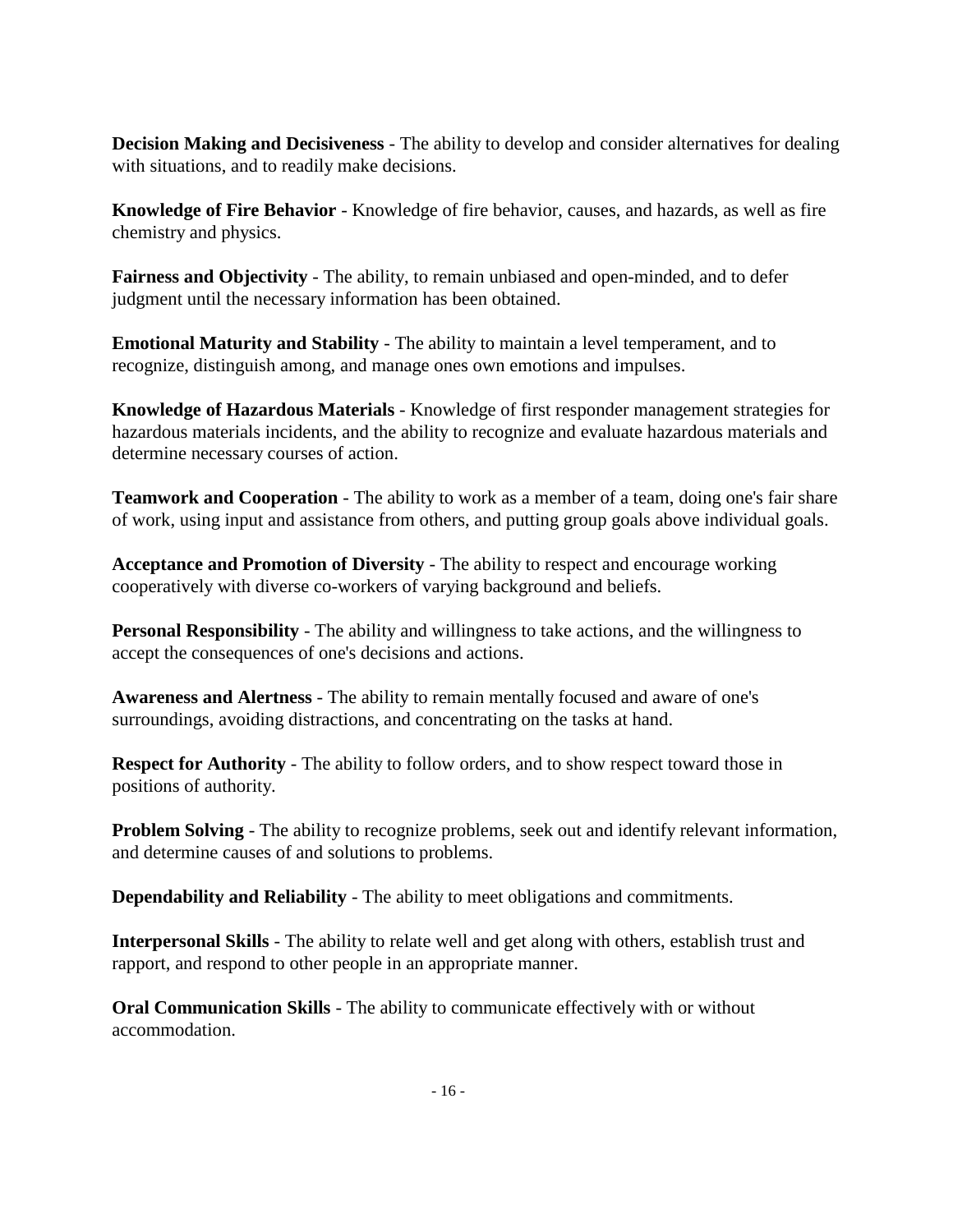**Leadership Skills** - The ability to foster respect and motivation among subordinates and coworkers, to positively influence others, to promote the mission and policies of the department, and to demonstrate a command presence.

**Flexibility and Adaptability** - The ability and willingness to adapt easily and quickly to changing environments, work duties, or other job requirements.

**Knowledge of Fire Detection, Alarm and Extinguishment Systems** - Knowledge of various detection, alarm, and extinguishment systems found in buildings (standpipes, sprinklers, etc.) and how to operate those systems.

**Motivation and Initiative** - The ability to demonstrate an interest in work-related activities, willingly take on tasks and responsibilities, and maintain an enthusiastic and positive attitude toward the job.

**Reading Comprehension** - The ability to comprehend written materials such as reference manuals, training materials, and correspondence.

**Knowledge of Response Area** - Knowledge of local streets, building layouts, and pre-incident plans, as well as locations of hydrants and other sources of water supply within the local response area.

**Compassion and Sensitivity** - The ability to demonstrate empathy towards people in need and a sincere interest in helping those people and an awareness of the effects of one's decisions and actions on other people, and the ability to be empathetic to other people's emotions and feelings.

**Visualization and Spatial Orientation** - The ability to develop and use mental representations or mental pictures of such things as fire scenes and building layouts. The ability to know where one is in relation to the surrounding environment, visually locate objects and persons, and accurately estimate distances and heights.

**Supervisory Skills** - The ability to coach, mentor and foster professional growth in subordinates using counseling, evaluation, and feedback, as well as the ability to hold subordinates accountable for their behaviors and discipline subordinates as appropriate.

**Knowledge of Policies, Procedures, and Organization** - Knowledge of department policies and operating procedures for a variety of emergency and non-emergency work situations, as well as knowledge of department organization and resources.

**Attention to Detail** - The ability to recognize and attend to the details of tasks and situations, and to demonstrate a commitment to accuracy.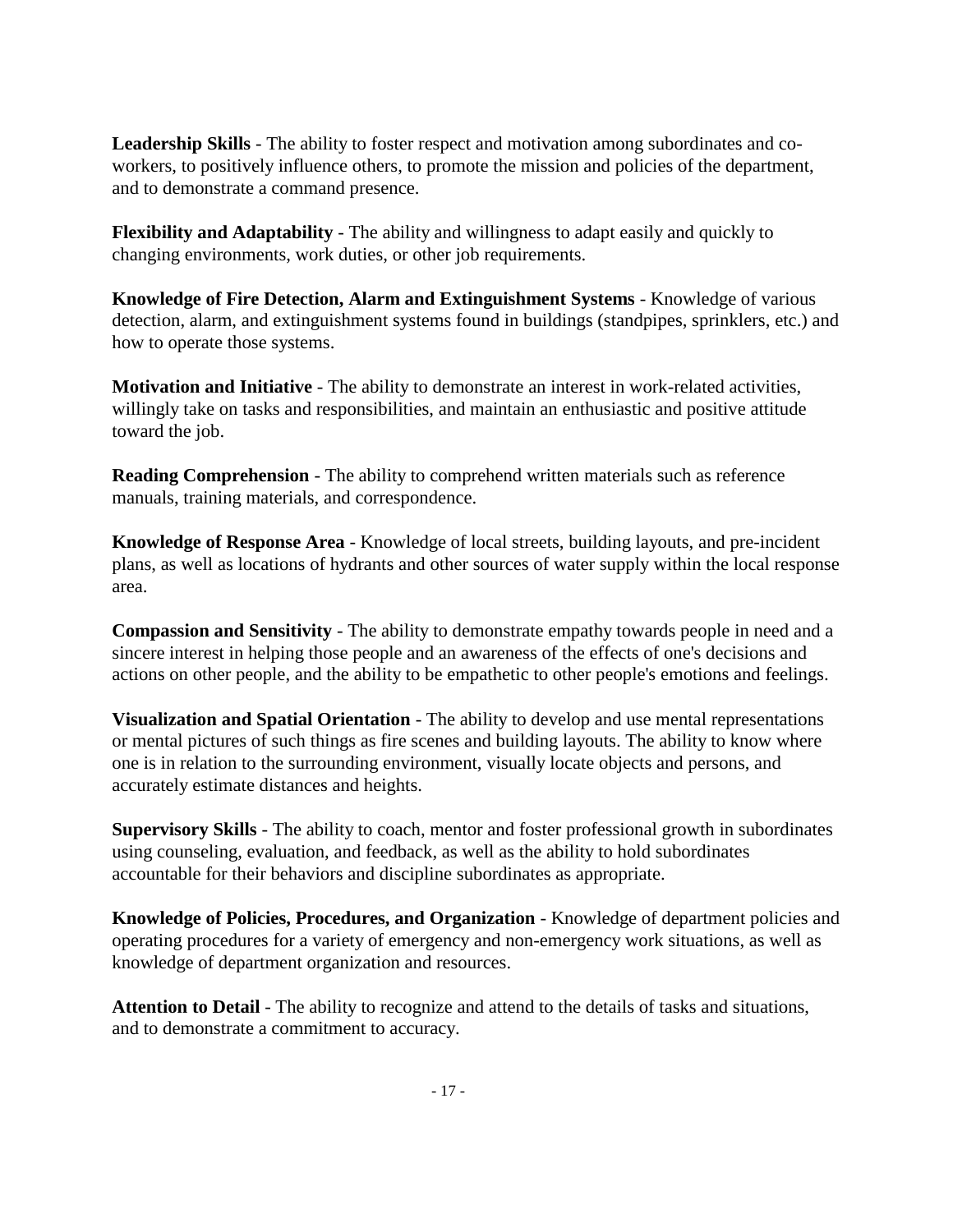**Creativity and Resourcefulness** - The ability to apply original thinking to find unique ideas and approaches to situations, and to identify and make use of available resources.

**Knowledge of Construction Principles** - Knowledge of basic building construction, electrical and mechanical principles, and the ability to apply those principles on the job.

**Organizing, Planning, and Prioritizing Skills**- The ability to recognize priorities and to successfully plan and carry out work in an organized and efficient manner.

**Appearance and Demeanor** - The ability to maintain a neat, well-groomed, and professional appearance and demeanor.

**Learning and Memory** - The ability to learn, retain, recall, and apply information that is essential to the job, such as pre- incident plans, verbal instructions, and reference materials.

**Service Orientation** - The ability to demonstrate a genuine interest and concern for the welfare of the community and its citizens, and a willingness to participate in community affairs.

**Conflict Resolution Skills** - The ability to identify individual and organizational conflicts, facilitate communication between involved parties, negotiate, and achieve effective resolution to conflicts.

**Perseverance** - The ability to demonstrate thoroughness and follow-through when working on difficult or lengthy tasks.

**Written Communication Skills** - The ability to convey one-self clearly and accurately. This includes all routine written work for the job, such as internal memoranda, subordinate evaluations, routine documentation and special reports.

**Knowledge of Fire Apparatus and Equipment** - Knowledge of the proper care, operating techniques and capabilities of various fire apparatus and equipment.

**Knowledge of Fire Codes** - Knowledge of relevant fire codes and ordinances, and the ability to apply this knowledge when inspecting structures and educating the public, and determining causes of fires.

**Ability to Train and Instruct** - Knowledge of teaching practices and methods, and the ability to provide formal or informal instruction, training or guidance to firefighters and others through demonstration and explanation.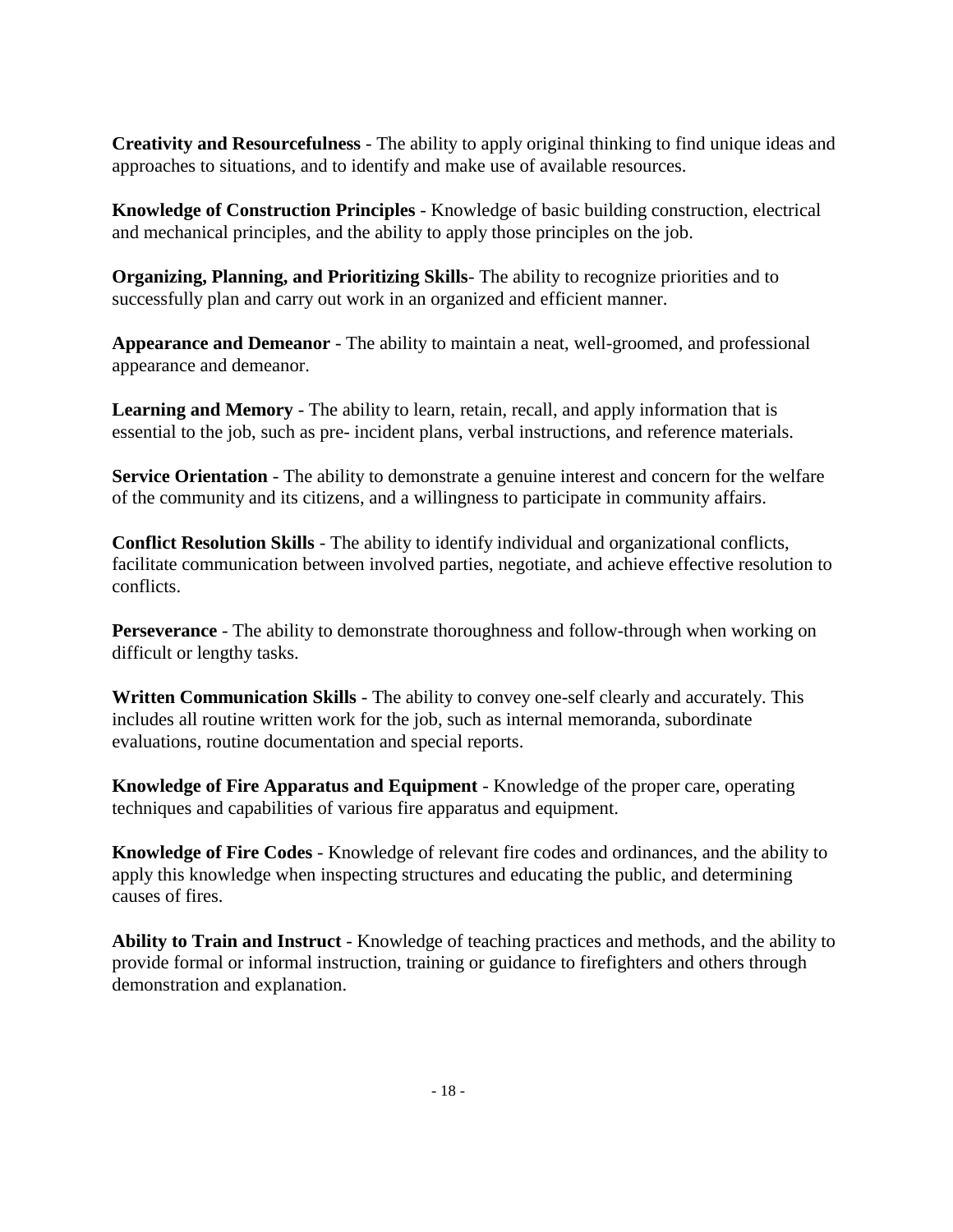**Administrative Skills** - The ability to carry out standard administrative functions required to perform the job, such as scheduling and planning, making assignments, and completing required paperwork.

**Knowledge of Mechanical Principles** - Knowledge of basic mechanical principles such as force and leverage, and the ability to apply those principles on the job.

**Mathematical Ability** - The ability to perform the basic mathematical calculations that are used on the job in a timely and accurate manner.

**Support of Departmental Goals, Direction and Mission Statement** - The willingness to actively support departmental goals, direction, and mission statement.

**Knowledge of Computer, Software and Technology** - Knowledge of fundamental software applications (e.g., word processing, spreadsheets, electronic communication, etc.). Knowledge of the use and operation of the Fire District's computer software programs.

**Physical Requirements -** A Lieutenant must be able to perform the essential physical functions of a Firefighter as outlined within this job description.

# **TOOLS AND EQUIPMENT USED**

Emergency medical apparatus; fire apparatus; PPE, SCBA, fire pumps, hoses, and other standard firefighting equipment; firefighting and EMS training props; ladders, emergency medical equipment; radio; pager; personal computer; telephone.

# **GENERAL PHYSICAL DEMANDS**

The physical demands described here are representative of those that must be met by any employee to successfully perform the essential functions of this job. Reasonable accommodations may be made to enable individuals with disabilities to perform the essential functions. While performing the duties of this job, the employee is frequently required to stand; sit; walk; talk or hear; use hands to finger, handle, or operate objects, tools, or controls; and reach with hands and arms. The employee is frequently required to climb or balance; stoop, kneel, crouch, or crawl; and taste or smell. The employee must frequently lift and/or move up to 50 pounds and occasionally lift and/or move up to 175 pounds. Specific vision abilities required by this job include close, distance, color, and peripheral vision, depth perception, and the ability to adjust focus.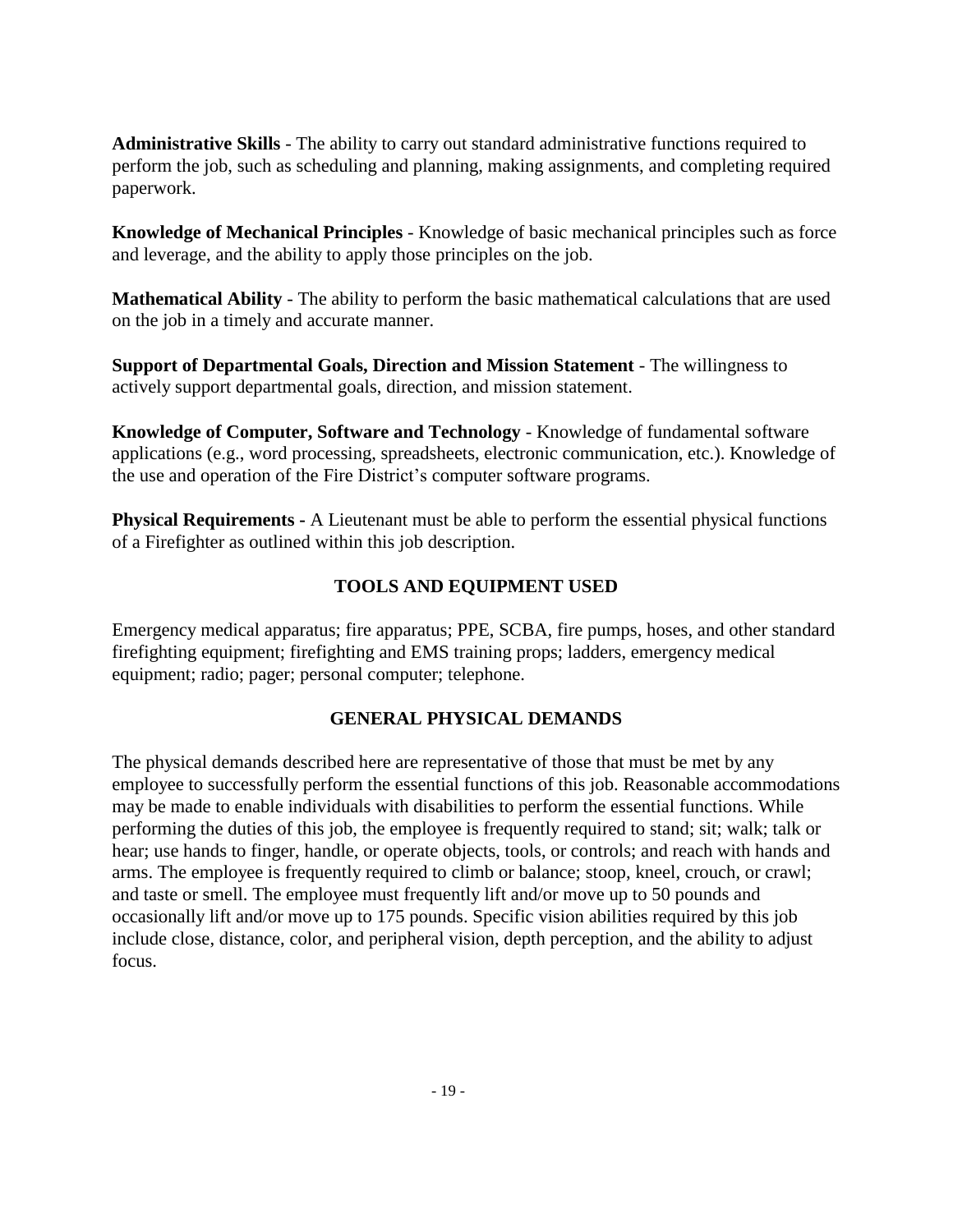#### **Essential Physical Functions**

- Put on and wear protective equipment
- Open hydrant to charge the hose
- Use 1-3/4 inch hose as an attack line
- Use equipment (e.g., ax, sledge hammer, etc.) to make forcible entries
- Enter smoke filled buildings/rooms with a hose in hand while wearing full protective clothing
- Crawl on a floor and if you cannot see, feel for the heat of the fire source
- Systematically search for trapped persons
- Drag victims with the help of another co-worker
- Screw the hose connection to the hydrant
- Drag charged 1-3/4 inch hose up stairs and around furniture when fighting a fire
- Carry victims with the help of another co-worker
- Use a hose clamp to clamp a charged/uncharged hose
- Wrap a hose around a hydrant to stretch it out and ensure it reaches the plug
- Climb stairs wearing full equipment while responding to a call for service
- Carry heavy equipment (hose pack, medical box, air bottles) up stairs while wearing full equipment
- Support a ladder, and raise the halyard to extend to the desired length, then lower into objective
- Climb an aerial ladder wearing full equipment
- Hold a charged 1-3/4 inch hose unassisted and open the nozzle
- Drag a victim out of a building unassisted while wearing full turnout gear
- Drag accordion folded or flat load, uncharged 2 1/2 or 3 inch hose until it is fully extended
- Drag charged 1-3/4 inch hose unassisted
- Reload hose and put it back onto the apparatus.
- Remove heavy equipment (i.e., ejector, positive pressure fan, fan, medical box) from the truck; transport and place it in operation unassisted
- Use a pike pole to pull down a ceiling
- Carry a victim out of a building unassisted while wearing full turnout gear
- Carry people unassisted down ladders wearing full turnout gear
- Carry people unassisted via stairs wearing full turnout gear
- Carry people as a team on backboard and/or ambulance cot.
- Remove and carry medical equipment from an ambulance unassisted.
- Carry a section of rolled hose unassisted
- Lower ladders and re-bed them onto the truck/quint
- Remove an extension ladder from the apparatus unassisted and carry it to its destination
- Operate a charged line from confined spaces
- Operate foam equipment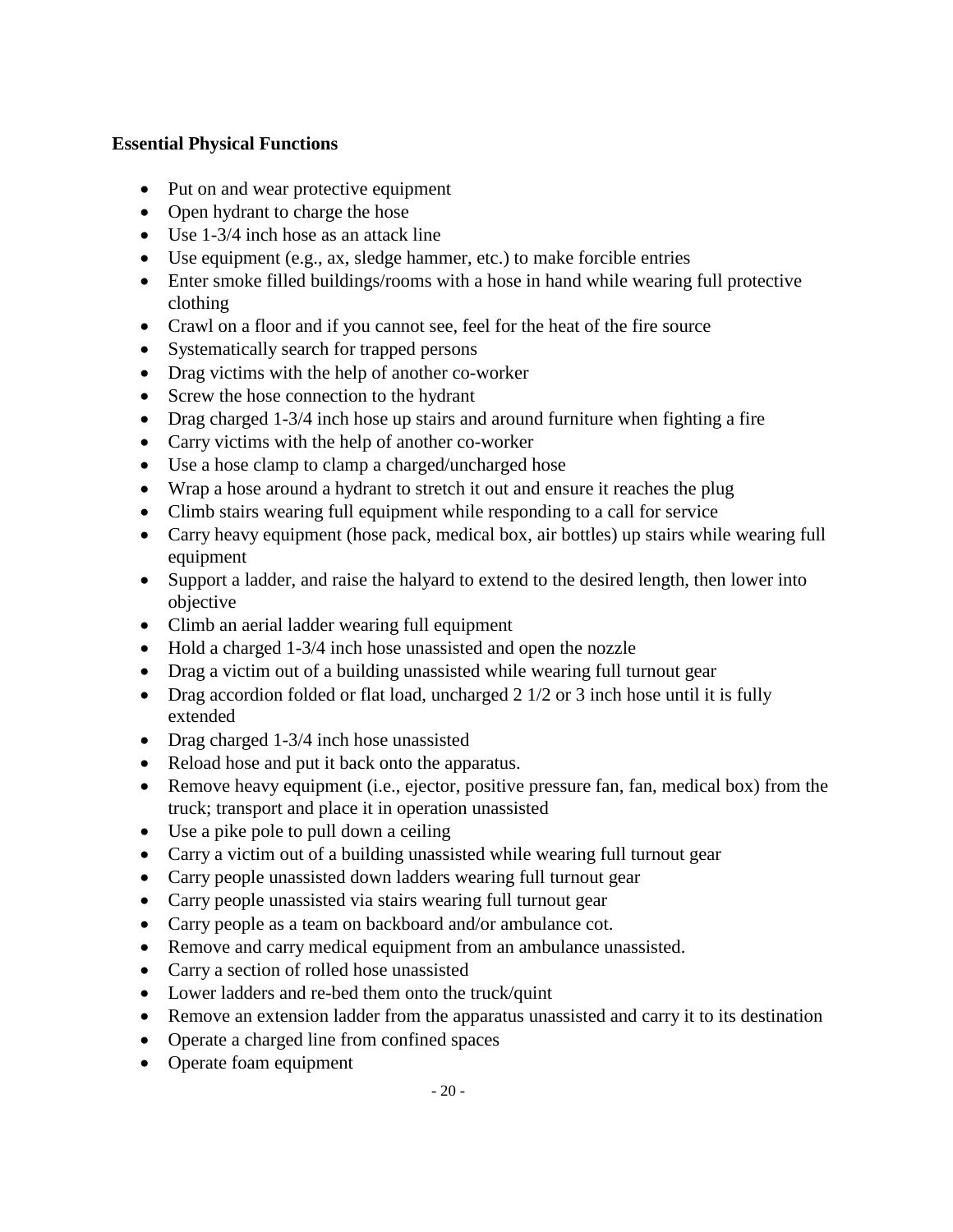- Operate a line from heights (e.g. rooftops)
- While on a ladder, direct water at fire
- Operate the ladder pipe from an aerial platform
- Extend the booster line to a fire
- Hoist equipment to upper levels by a rope

#### **Essential Mechanical Functions**

- Make and unmake coupling connections
- Operate power tools (e.g., chain saw, circular saw, etc.) during the course of firefighting activities
- Remove the hydrant cap with a wrench
- Safely shut off utility services to buildings in emergency situations
- Operate heavy equipment (e.g., "jaws-of-life", etc.) in response to an emergency
- Operate electrical/gas shut-off valves
- For aerial ladders, set up truck jacks, place chocks, and then position and raise ladder
- Make openings for ventilation using equipment (e.g., saws, axes, etc.)
- Drive firefighting/emergency equipment to and from a scene
- Respond to hazards related to electrical emergencies
- Operate a fire extinguisher
- Inspect a pumper during operation; check gauges
- Operate emergency medical equipment (e.g. ambulance cot, defibrillator, syringes, splints, suction unit, etc) in response to an emergency.

#### **Essential Cognitive Functions**

- Ability to remain calm and follow oral and written procedures and instructions clearly and accurately in emergency situations
- Ability to demonstrate compassion to patients, family and people under emergency circumstances
- Ability to demonstrate good customer relations skills
- Ability to manage difficult interpersonal situations and conflicts involving patients, family members, bystanders, and other healthcare and public safety workers
- Ability to demonstrate effective and positive interpersonal relationship skills with coworkers and supervisors, in both routine and stressful circumstances
- Ability to apply knowledge of curriculum, medical protocol, and procedures related to basic and advanced patient care
- Ability to apply knowledge of curriculum, principles, procedures, and guidelines related to fire and rescue operations
- Ability to apply advanced knowledge of curriculum, principles, procedures, and guidelines related to apparatus operations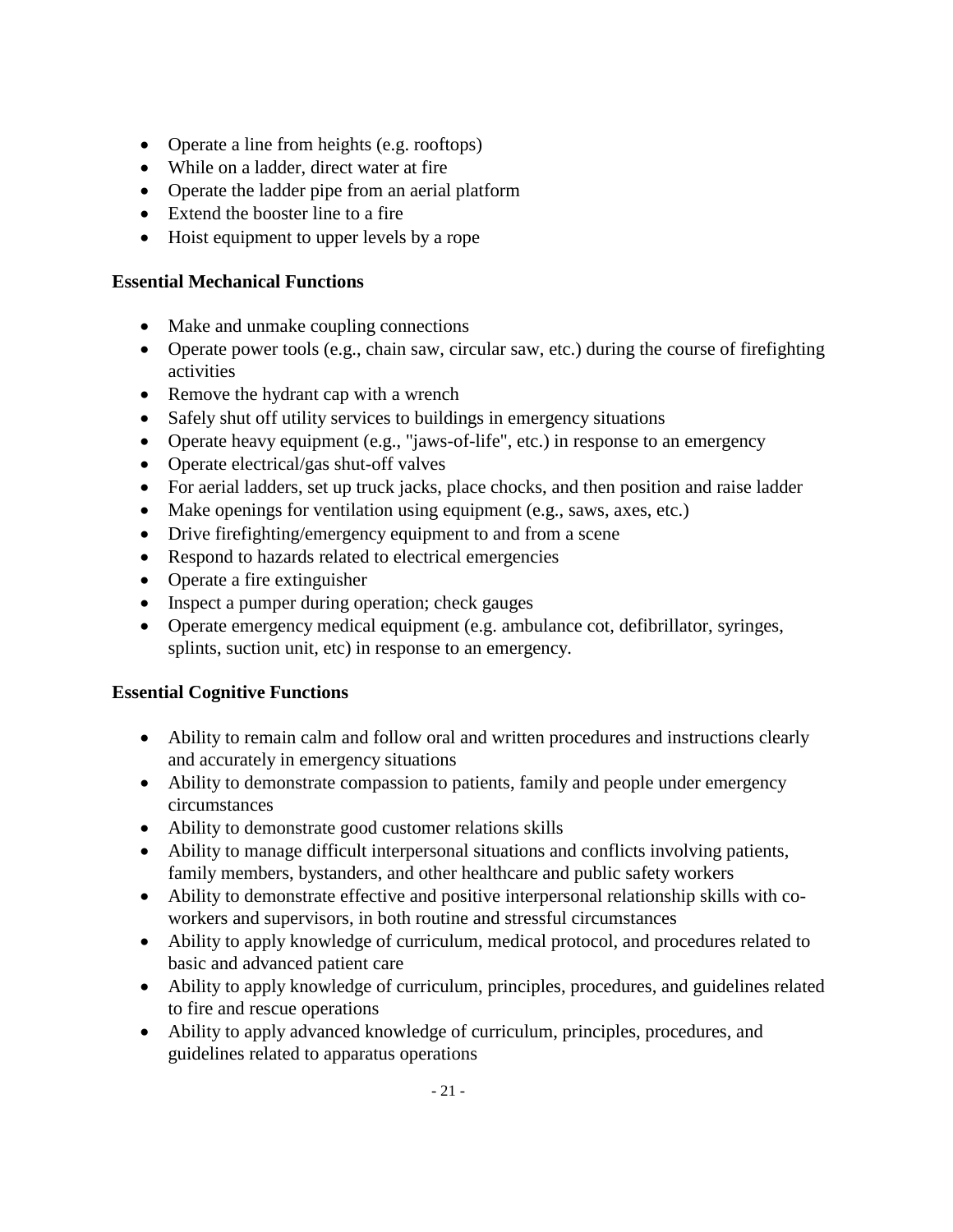#### **EXPECTED BEHAVIOR**

The Lieutenant is expected to embrace, support, and promote the Fire District's mission, values, beliefs, and culture, which include but are not limited to the following:

- High ethical standards
- Active participation in teamwork
- Strong safety principles and safety awareness
- Provide outstanding customer service to internal and external customers

These traits are not basic job requirements but are expected behavior. Other duties and responsibilities will be performed as assigned.

# **JOB RESPONSIBILITIES RELATED TO PATIENT PRIVACY**

The incumbent is expected to protect the privacy of all patient information in accordance with the District's privacy policies, procedures, and practices, as required by federal [and state] law, and in accordance with general principles of professionalism as a health care provider. Failure to comply with the Department's policies and procedures on patient privacy may result in disciplinary action up to and including termination of employment or of membership or association with Mid-Columbia Fire and Rescue.

The incumbent may access protected health information and other patient information only to the extent that is necessary to complete your job duties. The incumbent may only share such information with those who have a need to know specific patient information you have in your possession to complete their job responsibilities related to treatment, payment or other company operations.

The incumbent is encouraged and expected to report, without the threat of retaliation, any concerns regarding the Department's policies and procedures on patient privacy and any observed practices in violation of that policy to the Fire Chief, or his/her designee.

The incumbent is expected to actively participate in District privacy training and is required to communicate privacy policy information to coworkers, students, patients and others in accordance with District policy.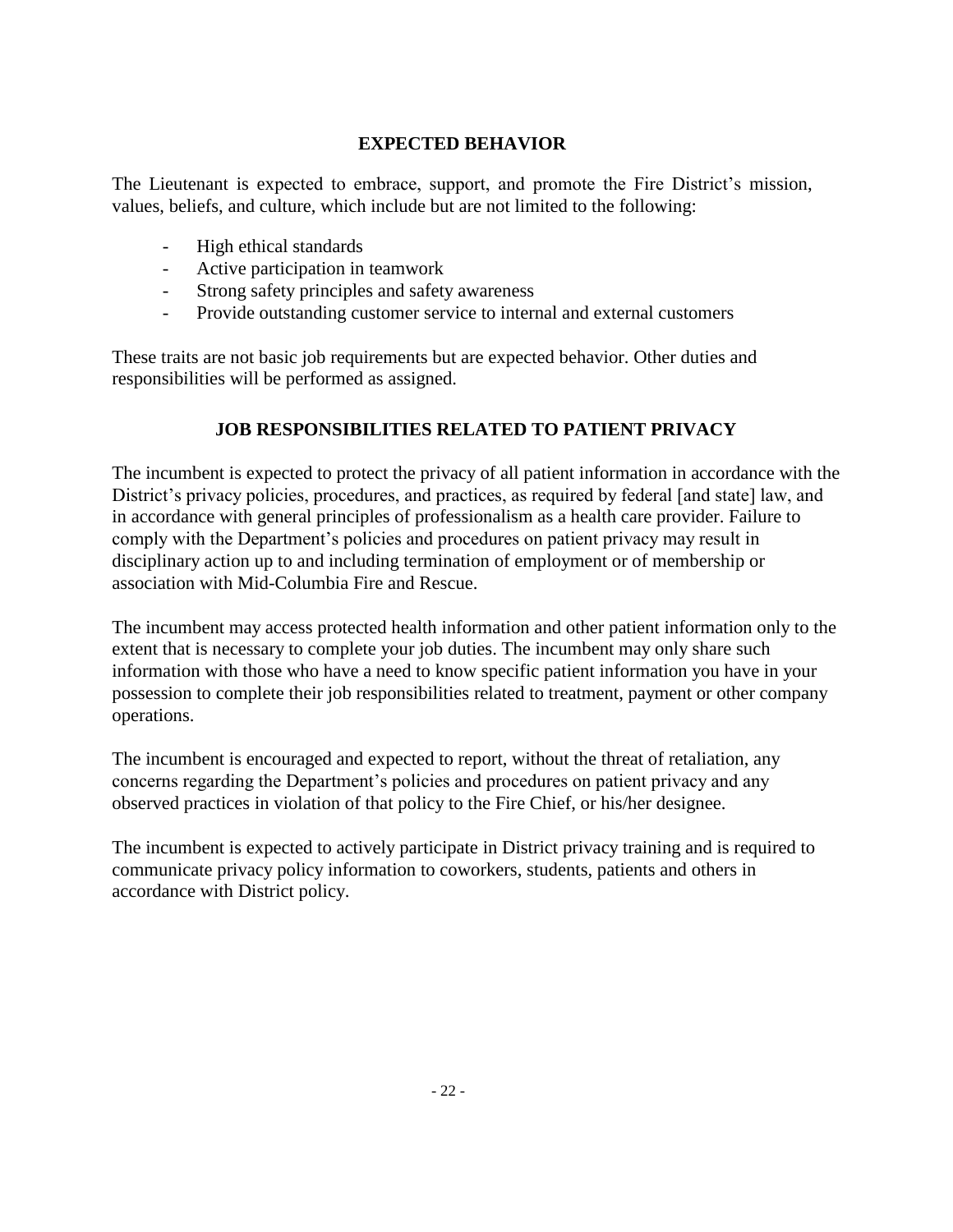#### **NOTATIONS**

Appointees will be subject to completion of a standard probationary period.

Personnel desiring to promote to the position of Lieutenant who were employed with Mid-Columbia Fire and Rescue on or before June 30, 1992 shall be exempt from the EMT P requirement.

The examples of duties are intended only as illustrations of the various types of work performed. The omission of specific statements of duties does not exclude them from the position if the work is similar, related or a logical assignment to the position.

This job description does not constitute an employment agreement between the employer and the employee and is subject to change by the employer as the needs of the employer and requirements of the job change.

#### **Approved by the Wasco County Civil Service Commission on March 11, 2015**